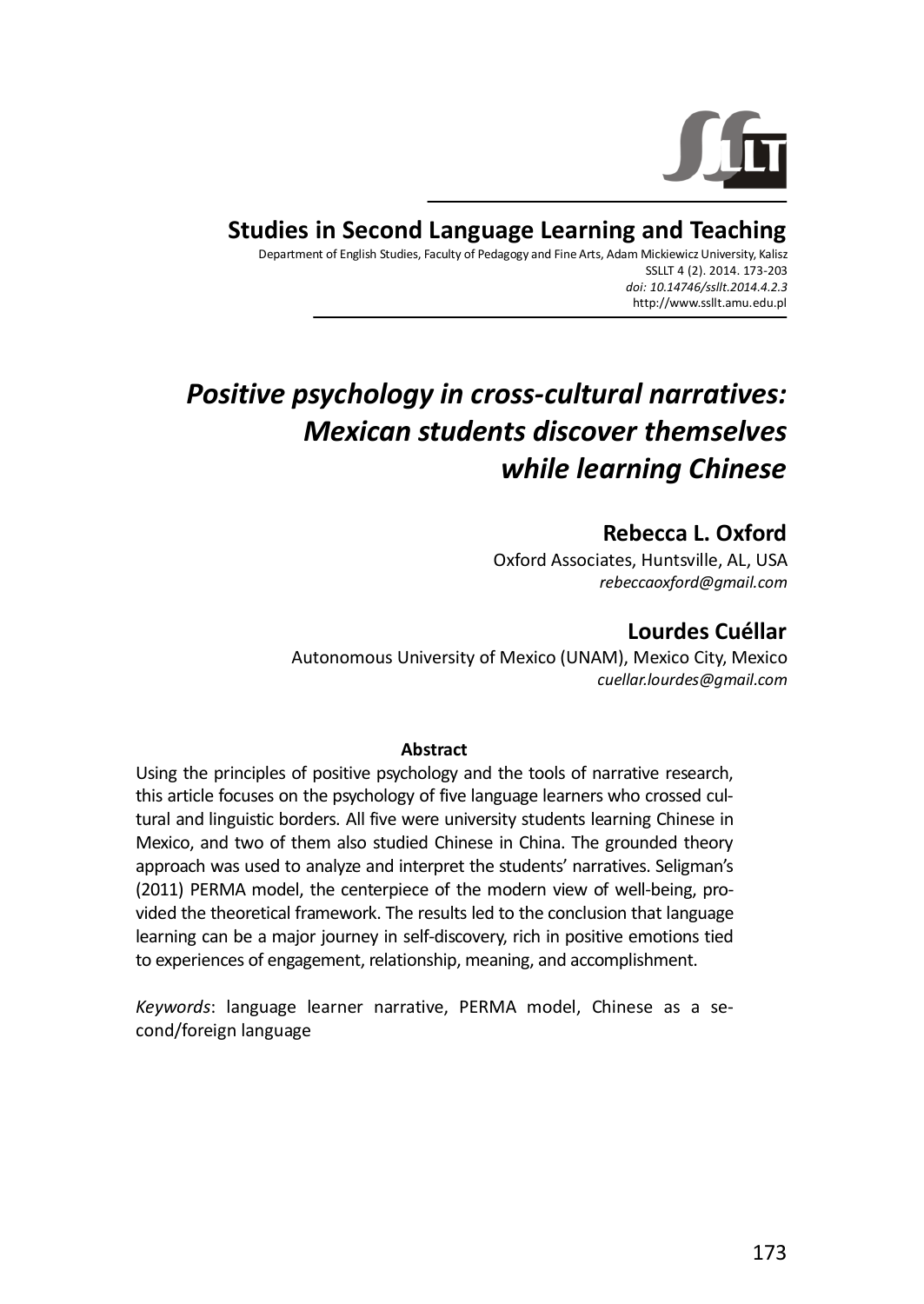[W]hen you get a new model, a new paradigm, a new way of perceiving..., suddenly, you have an illumination, an insight. Abraham Maslow (1971, p. 168)

#### 1. Introduction

In this study, Mexican students discovered inner meaning and gained a large measure of fulfillment while they learned the Chinese language and culture. The principles of positive psychology, the empirical study of thriving and flourishing and of the virtues and strengths that lead to the good life (see this issue's introductory article), undergird the research reported here. Martin Seligman (2011), a founder of the positive psychology field, created a model in which flourishing is viewed as the gold standard for measuring well-being. The acronym PERMA reflects five elements of well-being. These elements are:

- Positive emotions
- Engagement  $\bullet$
- Relationships  $\bullet$
- Meaning  $\bullet$
- Accomplishment

In a complex dynamic system involving flourishing and well-being, "highlevel mental attributes and functions are determined by a complex set of interconnected components that continuously evolve over time" (Dörnyei, 2009, pp. 195-196) in an organic, holistic, nonlinear, interactive fashion (Mercer, 2011). In our research, clear examples of the PERMA model were reflected in the retrospective narratives written by five Mexican students about their learning of Chinese. The narratives ultimately reflected significant psychological insights related to Seligman's theory, albeit with a more obvious interweaving of cultural factors than found in that theory.

#### 2. Research review

This review is based on Seligman's (2011) PERMA model, starting with positive emotions and ending with accomplishment. We relate important variables to each aspect of PERMA.

#### 2.1. Positive emotions

Emotions are the first aspect of the PERMA model. Emotions influence language learning (Arnold, 1999; Thornbury, 2013) and learning in general (Damasio, 1994; Le Doux, 1998). Language learning is especially emotion-laden; it is "a profoundly unsettling psychological proposition" (Guiora, 1983, p. 8), largely because of shifts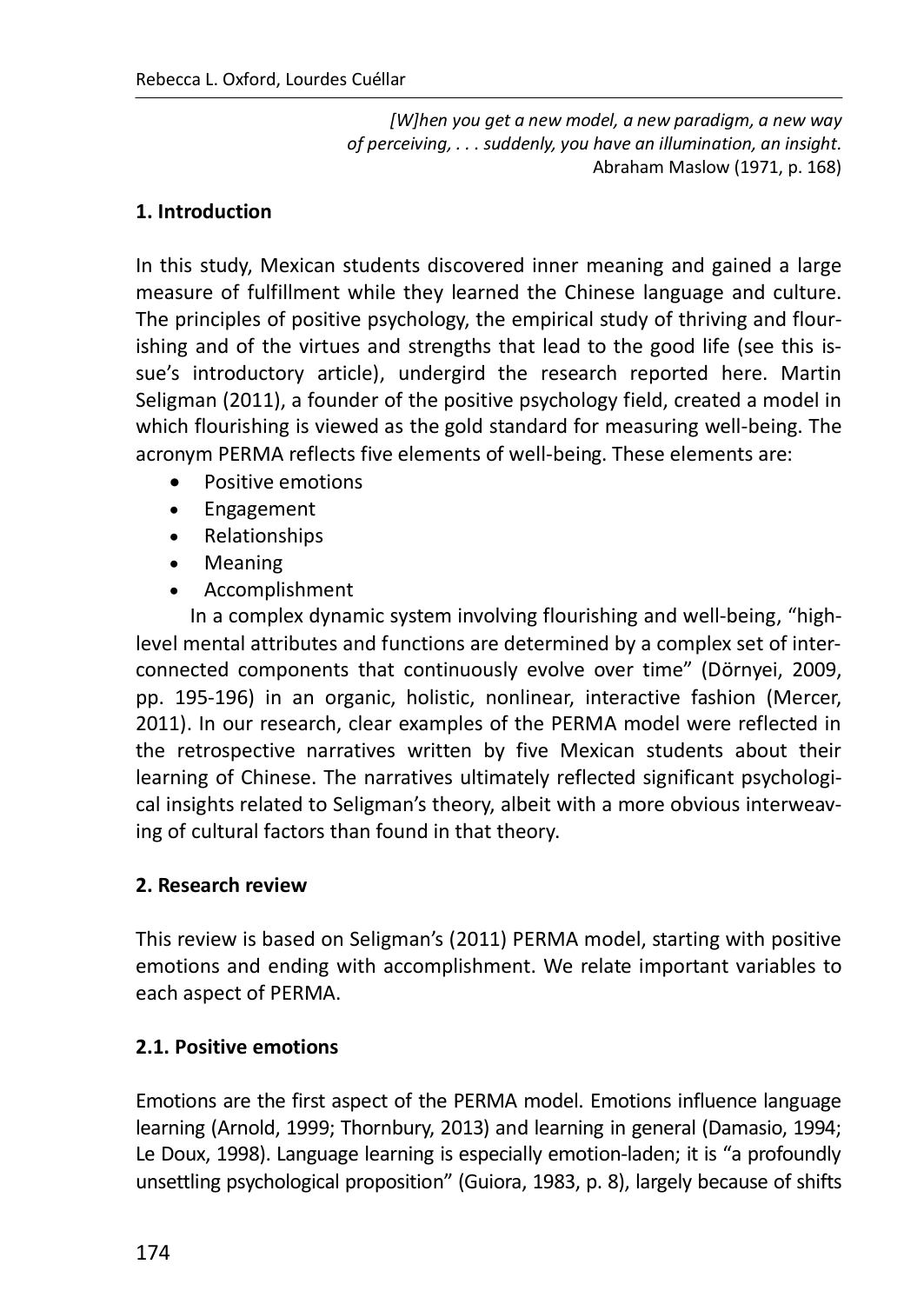in identities. While learning a language, new or expanded personal identities are born, midwifed by emotion, through "... physically and symbolically cross[ing] the border . . . between one way of being and another" (Pavlenko & Lantolf, 2000, p. 174). Emotion "functions as an amplifier, providing the intensity, urgency, and energy to propel our behavior" in "everything we do," and emotion may be more basic than cognition (MacIntyre, 2002, p. 61). Although much emotion-related research in the language learning field has focused on anxiety (Horwitz, 2007; Horwitz & Young, 1991), anxiety is not the only language learning emotion that has been studied. Narratives of bilingual writers who were once language learners show "an array of emotions," such as guilt, insecurity, anxiety, angst, sadness, and confusion (Pavlenko, 2006, p. 5). Oxford and colleagues (Oxford, 1996, 2011a, 2013; Oxford, Ehrman, & Lavine, 1991; Oxford, Lavine, Felkins, Hollaway, & Saleh, 1996; Oxford, Meng, Zhou, Sung, & Jain, 2007; Oxford, Massey, & Anand, 2005; Oxford et al., 1998) also found many emotions in learner narratives: anxiety, anger, humiliation or shame, obsession, confidence, love, pleasure, pride, contentment, and joy. For bilinguals, emotion management can occur by means of humor (Vaid, 2006), and students can benefit from using humor as they deal with the stresses of language learning.

Hot cognition is related to positive emotions. William James (1910/1987) described volition as the "hot" merger of personal desire, excitement, will, and tension, creating a higher level of energy. Building on James' work, Pintrich, Marx, and Boyle (1993) rejected a "cold," overly rational, and emotion-free version of learner cognition and emphasized the need for hot cognition, that is, learning in which multiple levels of cognition are sparked by emotions and motivation in lively sociocultural contexts. They found that transformation of identity, self-worth, or attitude is linked to hot cognition (Pintrich et al., 1993). Instances of hot cognition were identified in learner narratives (Oxford, Daniel, Wei, & Richter, 2011; Oxford, 2011a).

Although Lazarus (2003) criticized the tendency of positive psychology to describe emotions as either positive or negative, this dichotomy is potentially very important. According to Frederickson, (2001, 2003), negative emotions (e.g., anxiety) and positive emotions (e.g., happiness) are two separate dimensions. Negative emotions constrict the individual's focus, but positive emotions broaden the individual's awareness; stimulate novel, creative, exploratory, and playful thoughts and actions; and build skills and resources for the future (Frederickson's broaden-and-build theory). Positive psychology does not ignore negative emotions. In fact, Seligman (2011) mentioned that strong biological factors have predisposed certain people—Churchill, Lincoln, and many others—to sadness and other negative emotions, which can only be ameliorated rather than totally eliminated. Negative emotions can be at least partly controlled by using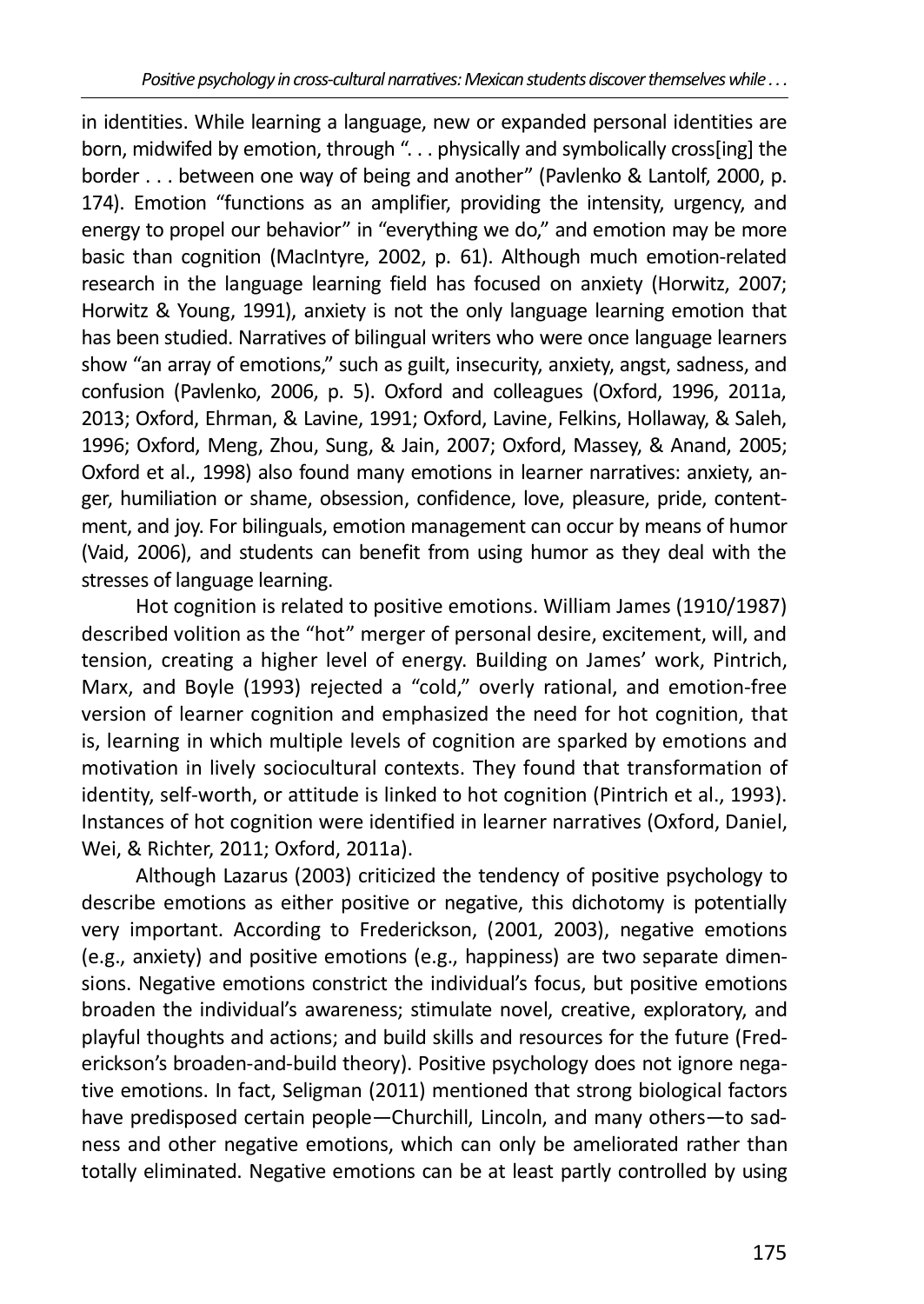the ABCDE technique, in which beliefs about adversity cause consequent feelings, but disputation, that is, presenting counter-evidence to negative beliefs, results in energization, or positive mood and behavior change (Seligman, 2006).

### 2.2. Engagement

Engagement is the second component in Seligman's PERMA model. Flow is comprised of complete engagement in an activity, merging of action and awareness without distraction, a subjective sense of joy and confidence, intrinsic motivation (autotelism, or the desire to do the task for its own sake), balance between challenges and competence (task is neither too easy nor too hard), heightened control (security and lack of worry about failure), effortlessness, lack of self-consciousness, and an altered perception of time (slowing down or speeding up) (Csíkszentmihályi, 1990, 1996/2013, 1998, 2008; Csíkszentmihályi & Csíkszentmihályi, 2006). Csíkszentmihályi (1990) described flow not as passive or relaxing but as occurring "when a person's body or mind is stretched to its limits in a voluntary effort to accomplish something difficult and worthwhile" (p. 3).

As noted, intrinsic motivation is part of flow. Intrinsically motivated learners talk about learning a second language for the enjoyment of finding out new things, for the pleasure experienced when grasping something difficult in the language, or for the "high" that is felt when learning or using the language (McIntosh & Noels, 2004). Kao and Oxford (2014) noted the value of intrinsic motivation for developing language proficiency. According to self-determination theory (Deci & Ryan, 1985, 1991, 2000; Ryan & Deci, 2001), intrinsic motivation involves a combination of interest, enjoyment, novelty, and personal challenge, along with a feeling of competence, relatedness to others, and autonomy.

#### 2.3. Relationships

Seligman's PERMA theory includes relationships. Language learners are not isolated beings but are instead in constant relationship with others. Ushioda's (2009) "person-in-context relational view" emphasizes relationships as part of the learning context. This view centers on "the interaction between this self-reflective intentional agent [the learner], and the fluid and complex system of social relations, activities, experiences and multiple micro- and macro-contexts in which the person is embedded . . ." (p. 220). As noted earlier, self-determination theory emphasizes that intrinsic motivation involves, among other things, relationships with other people.

Although the PERMA model does not overly emphasize culture, relationships always occur in the context of culture, which is a complex dynamic system. In such a system, the context is not a static backdrop but instead a "de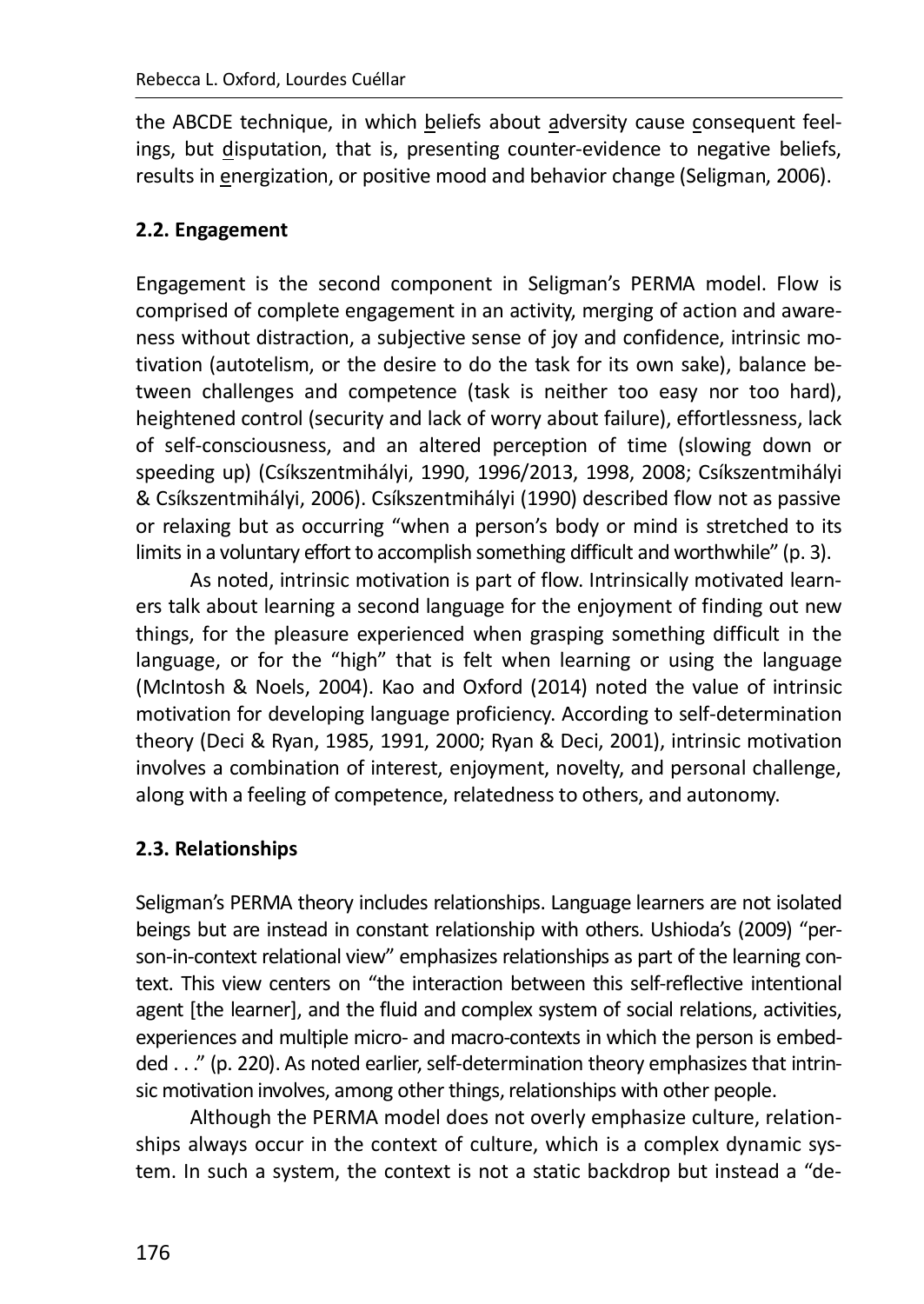veloping process" (Dörnyei & Ushioda, 2011, p. 32). Culture is "the shared way of life of a group of people, including their artifacts (such as social institutions and technology) and their symbols (such as communications and myths)" (Berry, Poortinga, Segall, & Dasen, 2002, p. 477). It is also "the shared knowledge and schemes created by a set of people for perceiving, interpreting, expressing, and responding to the social realities around them" (Lederach, 1995, p. 9). The Mexican learners in our study often mentioned culture as a crucial factor in their learning of the Chinese language, and some of these learners made conscious comparisons between Mexico and China. Hofstede's multidimensional model compares and contrasts the cultures of China (Hofstede, 2014a) and Mexico (Hofstede, 2014b). In Hofstede's perspective, both China and Mexico are *collectivist*, that is, interdependence-oriented, and *masculine*, focusing on success and competition. Nevertheless, Mexico scored high on the *indulgence* dimension, reflecting optimism and a desire to relax, have fun, and enjoy life, while China had a low score, indicating greater pessimism and restraint. China had a low score on uncertainty avoidance, reflecting comfort with ambiguity, while Mexico was high on this dimension, suggesting maintenance of rigid codes of belief and behavior. Such observations reflect the national character approach, which asserts that it is possible to describe the psychological qualities or modal personality of present-day nation states (Berry et al., 2002), but individuals within a given nation-state may differ dramatically from the modal personality described.

# 2.4. Meaning

The fourth element of PERMA is meaning. The learners in our study spoke of peak experiences, which are infused with personal meaning. A peak experience is "a great and mystical experience, a religious experience if you wish  $-$  an illumination, a revelation, an insight . . . [leading to] 'the cognition of being,'... the cognition that Plato and Socrates were talking about; almost, you could say, a technology of happiness, of pure excellence, pure truth, pure goodness" (Maslow, 1971, p. 169). Peak experiences are especially joyous, exciting, egotranscending moments in life, involving sudden feelings of intense happiness or ecstasy, creativity, meaning, well-being, wonder, awe, love, unity, empathy, and timelessness. In peak experiences, the person feels simultaneously more powerful and also more helpless than ever before (Maslow, 1970). Maslow's research indicates that "most people, or perhaps all people, have peak experiences, or ecstasies," which can be uncovered by asking someone, "have you ever experienced transcendent ecstasy?" (Maslow, 1971, p. 168). There are countless triggers for peak experiences, such as meditation, art, music, and nature (Maslow,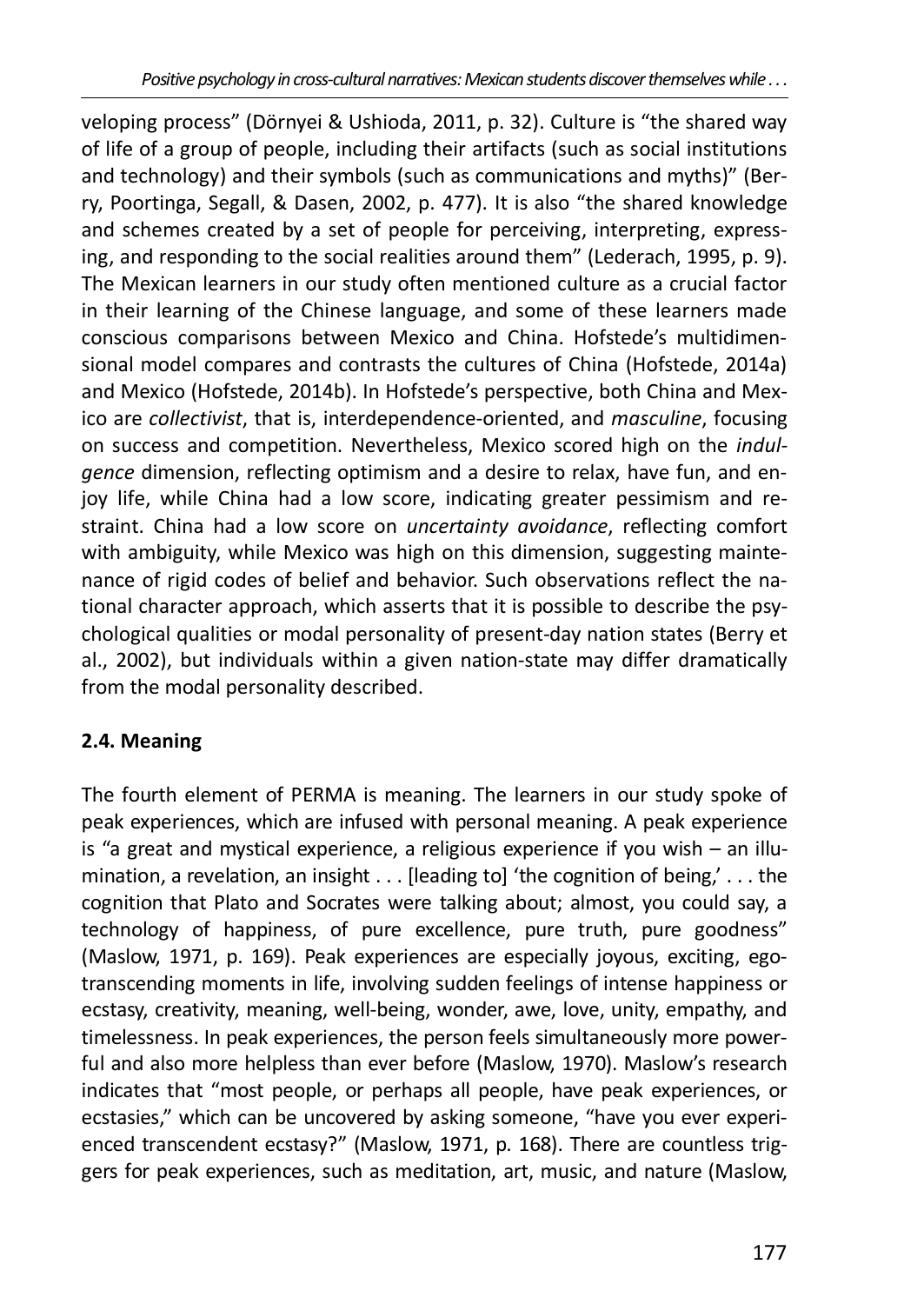1970, 1971). In the present study, as will be demonstrated, peak experiences are triggered by certain language learning situations and inspiring teachers.

Meaning is fundamentally tied to consciousness and can be enhanced by inspiration. In consciousness, presence—the field of attention—and copresence the influential values, assumptions, beliefs, opinions, and situational factors that are outside of attention—"configure the image that an individual has of the world" (Silo, 2006a, p. 9). Information in presence is "always guided by interests" (Silo, 2006b, p. 61), while copresent aspects are taken for granted but are often more powerful than information in the field of presence (Silo, 2006a). "The intentionality of the consciousness (this directing the acts of consciousness toward determined objects) is always launched toward the future . . ., which is registered as the tension of searching" (Silo, 2006b, p. 61). When we seek a missing object, such as a set of keys, our consciousness starts searching. Even if we give up the search, the intention is still there in copresence, and consciousness does not give up until it finds its object (note the object-act bond). Even when we intentionally evoke the past by searching for a specific memory, we are still "always advancing" because of the search itself (p. 61).

Inspired consciousness is a perturbation or shaking up of ordinary consciousness (Silo, 2006c). It is "more than a state, it is a global structure that passes through different states and that can manifest in different levels" (Silo, 2006c, p. 102). Inspired consciousness can achieve immediate intuitions of reality and flashes of insight; it can organize groups of experiences without deductive or discursive thought. Mystics, philosophers, poets, novelists, artists, musicians, and even ordinary people can experience inspired consciousness-"superior states of consciousness" (Silo, 2006c, p. 95) such as ecstasy, rapture, and recognition-through dreams, visions, and intuitions. Ecstasy is accompanied by movement and generalized energy, rapture is marked by powerful positive emotion, and recognition involves a sense of comprehending everything in an instant (Silo, 2006c). Inspired consciousness can occur when ordinary individuals have successful hunches, fall in love, suddenly understand a complex situation, or instantaneously solve a problem (Silo, 2006c). Learning has special, inspired moments, which occur when students are moved by rapturous insight or when something magically clicks and matches what the learner is looking for. A feeling of certainty, or "this is how things are" (Silo, 2006c, p. 95), accompanies inspired consciousness. Several language learners' experiences of sudden understandings, insights, and intuitions-what might be called inspired consciousness-were noted by Oxford (2011a).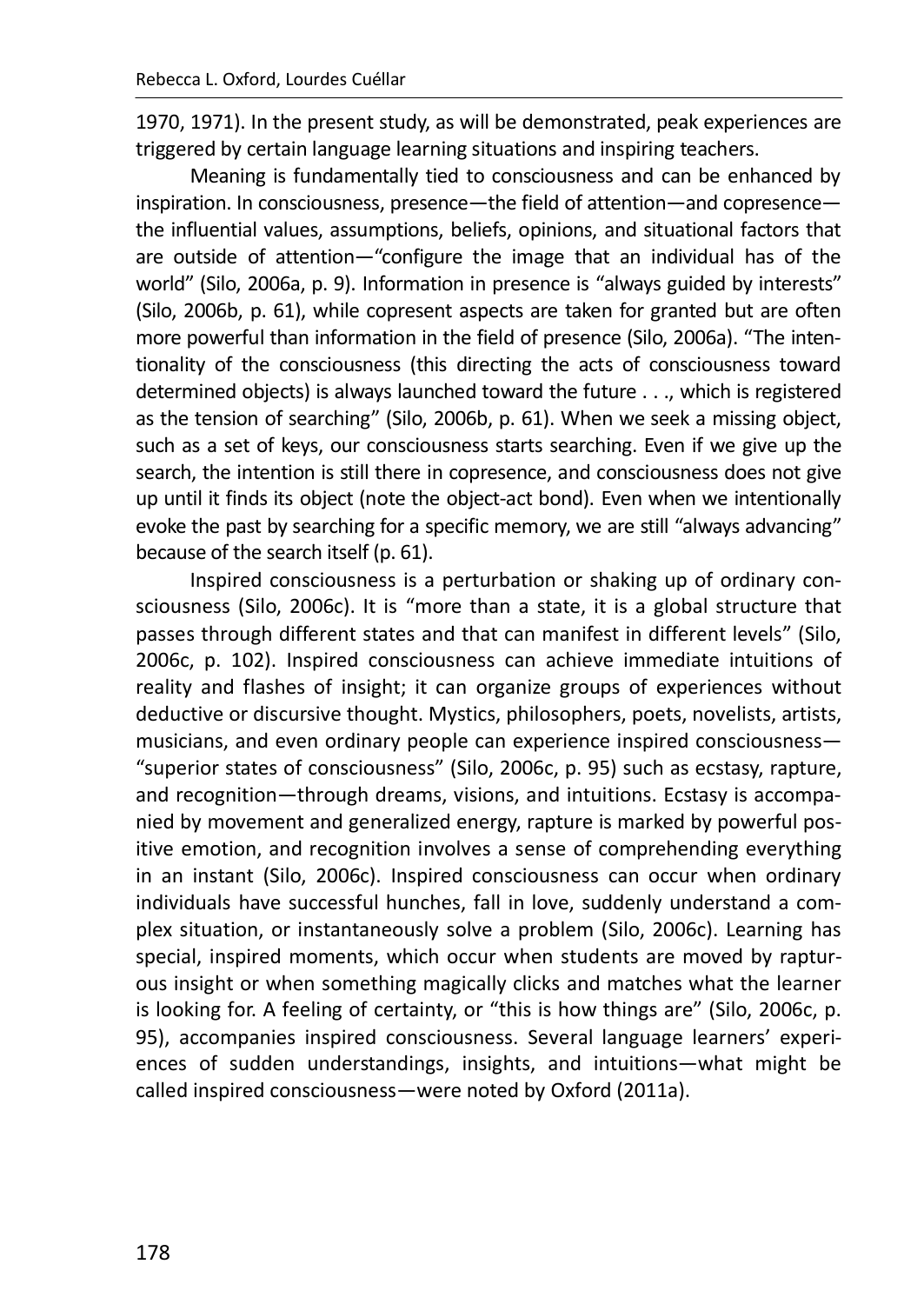# 2.5. Accomplishment

Seligman's final PERMA component, accomplishment, is easily related to language proficiency. In the language learning field, a significant contributor to accomplishment is learning strategies. Learning strategies are "activities consciously chosen by learners for the purpose of regulating their own language learning" (Griffiths, 2013, p. 36) and for attaining proficiency (Griffiths, 2013; Gunning & Oxford, 2014; Oxford, 1990, 2011b). Although unsuccessful language learners also use learning strategies, these learners typically use strategies inefficiently or employ strategies that are inappropriate to the task or target language at hand (Oxford, 1990,). Oxford (2011b) presented four major learning strategy categories: cognitive, affective, sociocultural-interactive, and the master category of "metastrategies," such as planning, organizing, and evaluating. Promising approaches, including the cognitive academic language learning approach or CALLA (Chamot, 2007) and styles-and-strategies-based instruction or SSBI (Cohen, 2011), have arisen for teaching strategies to language learners.

As we have shown, the PERMA model is potentially relevant to language learning in general. This article will assess its relevance to five Mexican learners studying Chinese.

# 3. Method

## 3.1. The narrative perspective

Narratives are immensely important for understanding psychological and sociocultural issues in language learning. Narratives are pervasive, sense-making tools to help us understand our experiences. "We dream in narrative, daydream in narrative, remember, anticipate, hope, despair, plan, revise, criticize, gossip, learn, hate, and love by narrative" (Hardy, 1968, p. 5). "Stories identify, unify, give meaning to. Just as music is noise that makes sense, a painting is color that makes sense, so a story is life that makes sense" (Martel, 2011, p. 15). While learner narratives are shaped by experiences of the individual narrators, they are also "collective stories" reflecting multiple "voices," interpreted by those who hear or read them (Bakhtin, 1986). When learners narrate their experiences, they recognize more deeply the shifts in self-identities over time (McAdams, Josselson, & Lieblich, 2006; Pavlenko, 2006; Pavlenko & Blackledge, 2004) and link emotionally fragmented elements into a meaningful whole (White, 2007). Because "narratives are an excellent method to capture the essence of human experience" (Barcelos, 2008, p. 37), particularly in a complex dynamic system (Dörnyei, 2009), narrative research in language learning is gaining attention (e.g., Bailey & Nunan, 1996; Barkhuizen,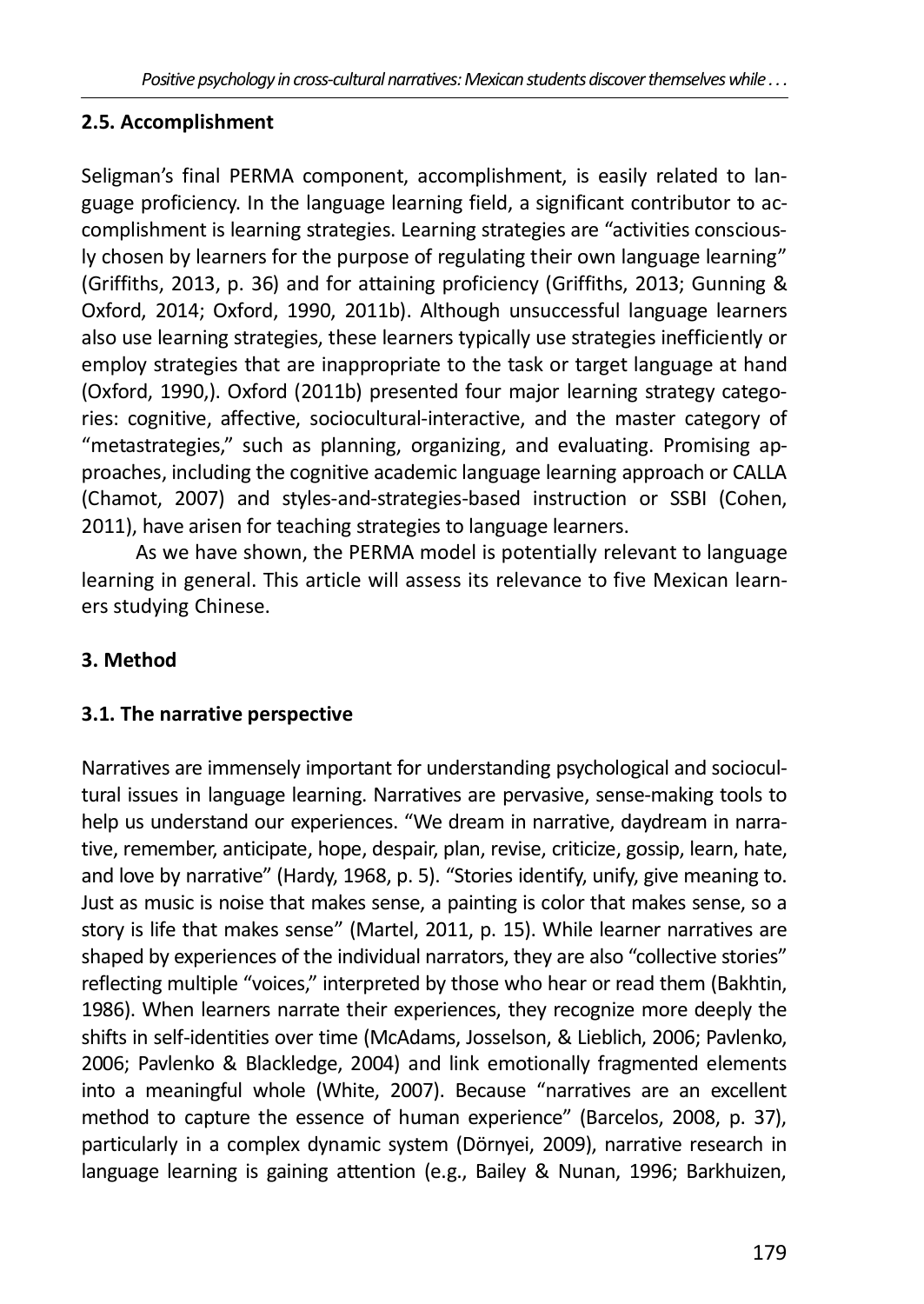2011; Bell, 2002; Benson & Nunan, 2004; Cuéllar, 2012; Oxford, 2011a, 2013). Compared to third-person observations of language learning, first-person learner narratives offer richer, more contextualized data and greater psychological insights (Oxford, 2011a: Pavlenko & Lantolf, 2000).

# 3.2. Setting

The setting was the Center for the Teaching of Foreign Languages (Spanish acronym, CELE) at the largest autonomous university in Mexico (UNAM), which consists of more than 300,000 students. This center includes students from all faculties and schools of the University and even some external institutions. CELE teaches 16 different languages, including Chinese, and has about 350 Chinese students representing all proficiency levels. Interest in Chinese is increasing, and CELE cannot yet meet the demand. The learners of Chinese come from diverse fields: philosophy, economics, physics, biology, history, international relations, and many others.

### 3.3. Participants

We invited five students of different ages to participate in the study. All were deeply interested in learning Chinese at the time of the study. We intentionally included participants representing different academic areas and interests. We also ensured that the sample included some participants who had experience learning Chinese not only in Mexico but also in China. Participants gave informed consent for their narratives to be included in the study. Table 1 provides information about each of the participants.

| Name      | Age | Academic specialty, in addition to<br>Chinese                                                                | Comments                                                                                                           |
|-----------|-----|--------------------------------------------------------------------------------------------------------------|--------------------------------------------------------------------------------------------------------------------|
| Mariana   | 28  | International relations                                                                                      | Did her master's studies in China (about<br>international relations) and now works as<br>an interpreter for Xinhua |
| José Luis | 34  | History                                                                                                      | Now works as a Chinese teacher in Mexico                                                                           |
| Claudia   | 44  | English and Italian professor                                                                                | Is also a professional singer                                                                                      |
| Jorge     | 25  | Acupuncture (at the time of the mem-emphasis to acupuncture<br>ber check)                                    | Physics (at the time he wrote his story) Recently dropped physics and changed his                                  |
| Lizett    | 26  | Administration (at the time she wrote<br>her story)<br>Chinese emphasis (at the time of the<br>member check) | Decided to change her emphasis to some-<br>thing involving Chinese (teaching or acu-<br>puncture)                  |

|  |  |  | Table 1 The participants |
|--|--|--|--------------------------|
|--|--|--|--------------------------|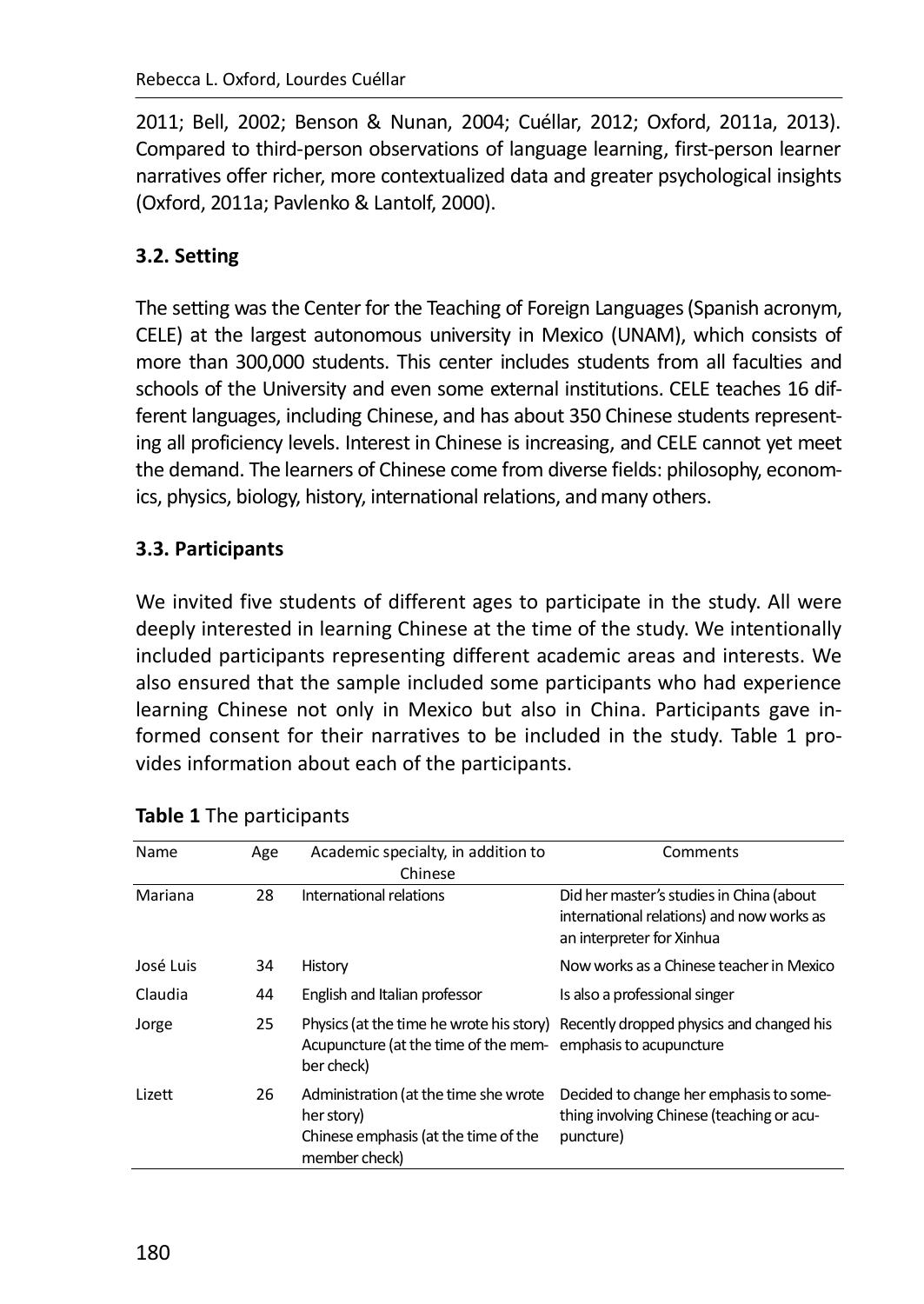#### 3.4. Data collection

Participants received the following instructions: "Write your language story, describing the most significant experiences along your path in studying Chinese and pointing out the most emotional or exciting moments (positive or negative ones)." Participants were not specifically asked to discuss culture or learning strategies, although all of them chose to do so. All wrote their stories in Spanish, and we translated the stories into English for this article. We checked the translations with each other and with the participants, all of whom knew English.

### 3.5. Data analysis

We analyzed these stories using a grounded theory approach, which, rather than beginning with a hypothesis as with traditional quantitative research, begins with the data, which are then analyzed into meaningful categories (Glaser & Strauss, 1967). Grounded theory is a general approach that is used to derive a theory from observed and collected data, which are allowed to speak for themselves (Corbin & Strauss, 2007). In other words, although we were interested in PERMA and phenomena such as peak experiences, flow, and the like, the analysis did not begin with these; it began with the details of the stories.

In the grounded theory approach, there are three coding stages. At the open coding stage, phenomena are identified and roughly categorized into preliminary themes, without pre-established category names (Corbin & Strauss, 2007). The next stage, *gxigl coding*, makes connections between categories by providing conceptual axes around which the key ideas revolve (Corbin & Strauss, 2007; Strauss & Corbin, 1998). This stage allows the themes to emerge more definitively and to become better organized. At this stage, specific themes are also condensed into broader themes, while retaining key quotations and examples (Creswell, 2007). The final stage, *selective coding*, identifies one theme as the most important and encompassing (Corbin & Strauss, 2007). Throughout this process, the themes are continually compared with the data (the constant comparison technique) to ensure the best fit.

In addition to applying the analytic stages, we followed Oxford's (2011a) recommendations for understanding the stories. First, we used empathy by trying to get into the heart and mind of each participant (Josselson & Lieblich, 1995). Second, we analyzed case elements, such as roles of the learner, roles of other characters, location, events, and the degree of self-awareness. Third, we listened for multiple voices, such as the learner in the past, learner as present narrator, and others in the story. Fourth, we queried the story or people in it by asking questions like "Who? What? When? Where? Why? How?"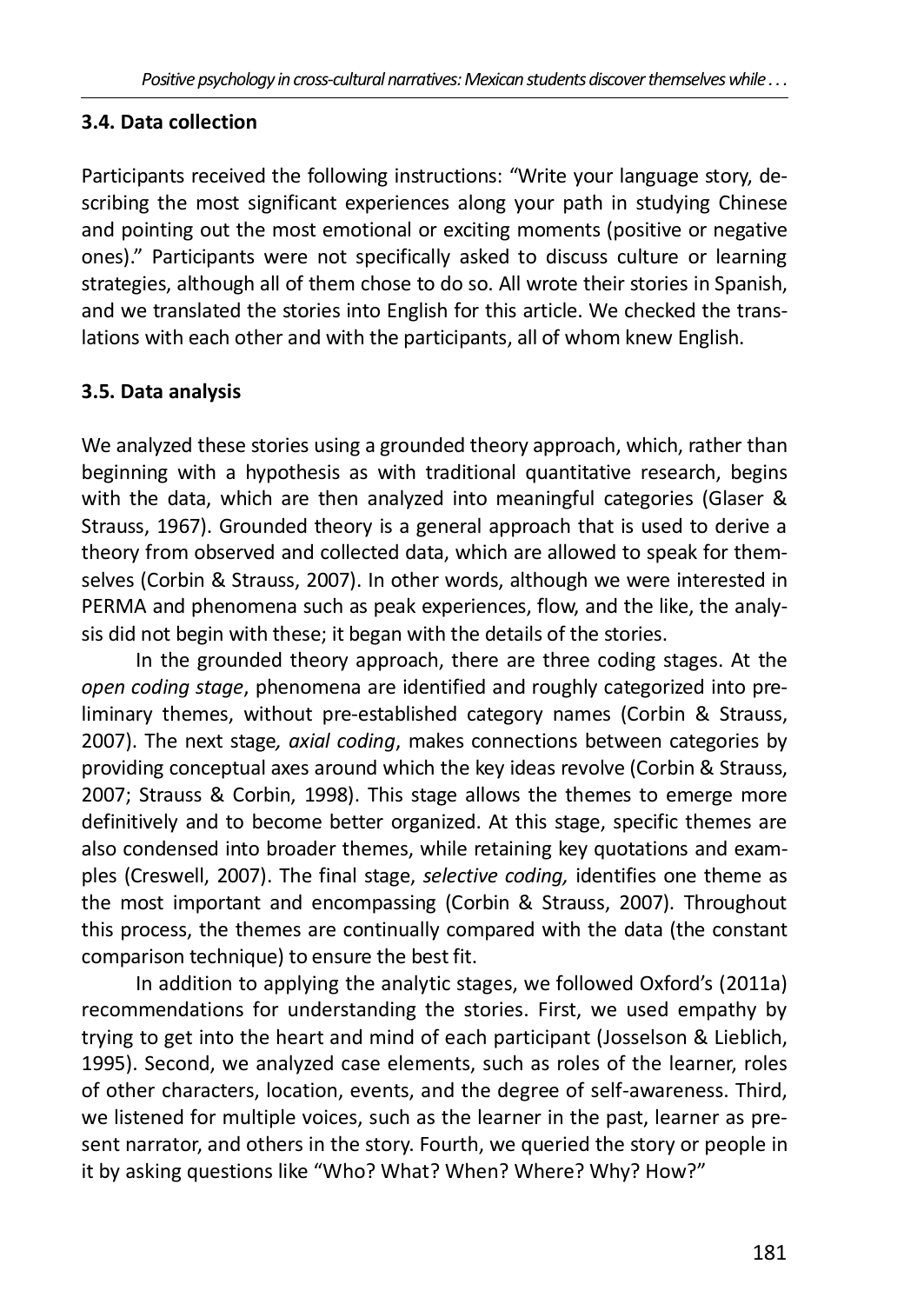After translating the stories and giving our professional analysis based on the grounded theory approach, the second author contacted each participant to find out whether he or she agreed with our analysis of the story and to gather any updates or additions. This process is called "member checking." and it occurred approximately 4 months after the stories were originally written. Four of the member checks occurred through individual interviews, which were digitally recorded in Spanish, transcribed, and translated into English. The fifth member check (for Mariana) was done through email. Member checking proved to be very valuable and added more depth. Based on some of the participants' rich additions, we found it necessary to add more to the analysis, particularly enhancing the axial coding material.

A complete version of the narratives and the member checks is available in the Appendix of the online supporting information at http://ssllt.amu.edu.pl/down load/docs/SSLLT%204(2)%20Oxford,%20Cuellar%20Appendix.pdf.

#### 4. Results

This section presents the results of all three stages of analysis. With reference to the axial coding results, we distinguish between the original narratives and the additions from the member checks.

#### 4.1. Results of Stage 1: Open coding

Stage 1, open coding, involved the creation of several tables with participants' names linked with various themes. Twenty themes arose in this stage, as follows: (a) number of years of learning Chinese in Mexico, if stated; (b) intensity of Chinese study in Mexico; (c) trips to China, if any; (d) intensity of Chinese study in China; (e) background of the participant; (f) inspiration from a teacher or class in Mexico;  $(g)$  inspiration from the language and culture; (h) extrinsic motivation; (i) intrinsic motivation, which overlapped significantly with inspiration; (i) peak experiences; (k) flow; (I) emotions; (m) hot cognition; (n) difficulties in learning Chinese; (o) learning strategies to address difficulties and propel progress; (p) relationships with other Mexican learners; (q) relationships with Chinese people; (r) Chinese philosophy, science, and general culture, sometimes as contrasted with Mexican or Western culture; (s) self-evaluation; and (t) general attitude. The cells of the table provided evidence in the form of relevant passages from the narratives.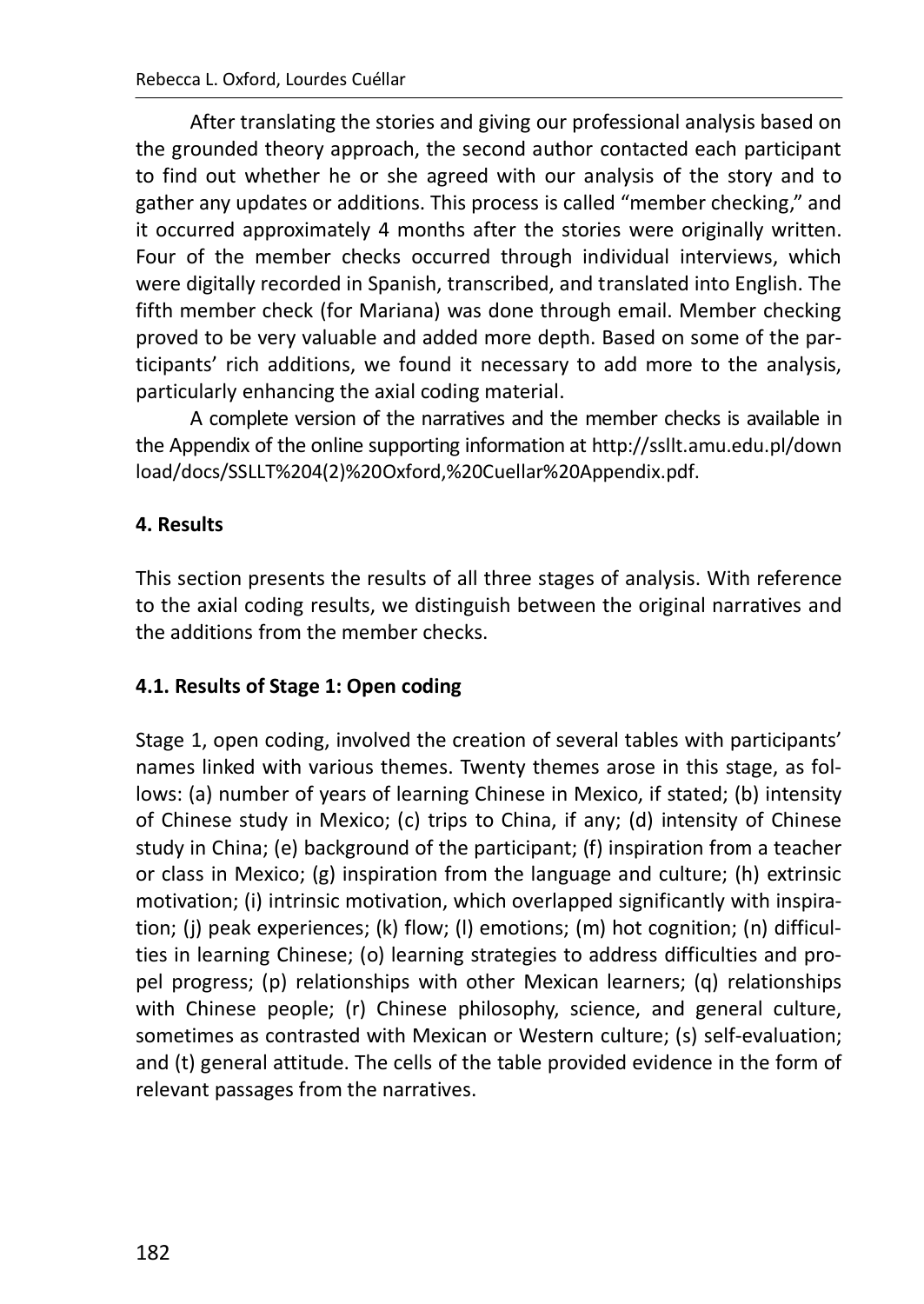#### 4.2. Results of Stage 2: Axial coding

In Stage 2 of grounded theory analysis, links are made across the data elements, and thematic categories are consolidated and supported. The themes resulting from this stage were close but not identical to the PERMA pattern. The themes were: (a) emotions, (b) unification of engagement and meaning, (c) relationships within and across cultures, and (d) accomplishment.

#### 4.2.1. Emotions

The first component of the PERMA model is positive emotions. However, not all the emotions in the narratives were positive. Both painful emotions and positive emotions were expressed, just as Piaget (1981) described in regard to all learning. For instance, Mariana expressed a range of emotions in her narrative. She seemed excited when her teacher offered inspiring instruction and when she experienced the mystery of this strange language. While watching Chinese TV dramas, she was sometimes tired and frustrated but showed a strong interest. She felt that the content was inviting her to follow, and she experienced much satisfaction. Note the presence of hot cognition in the uniting of positive emotion, motivation, and thought. In her member check, Mariana mentioned feeling "passionate" about understanding a new way of life through learning Chinese.

Learning Chinese in Mexico, José Luis was at first frustrated and struggling. In China he was frustrated for the first few days because of not understanding colloquial speech. However, after a while in China, once he got past the cognitive overload, he felt quite satisfied at seeing, knowing, and experiencing the language in context. His description of going north, south, east, and west in his Chinese travels and his story of the funerary paper horse captured the elements of hot cognition, in which positive emotions and motivation catalyzed intellectual understanding. In his member check, José Luis was more objective than emotional, though he did mention being "passionate" about his Chinese teaching, about always being in a "good mood" in front of his students, and about his contentment when he helps students to make a mental "click" (have an insight).

After two years of studying Chinese, Claudia experienced deep grief at the death of a friend, leading to a loss of interest in everything. She decided to quit studying Chinese. Later she missed Chinese and felt she had made a mistake in leaving it. She expressed a love of Chinese because of teachers, songs, fellow learners, and Chinese friends. Her emotional love of Chinese, when associated with motivation and intellect, stimulated hot cognition. Even so, she occasionally felt insecure about whether she would ever speak, understand, or write Chinese, though this emotion diminished, leaving her happy to be learn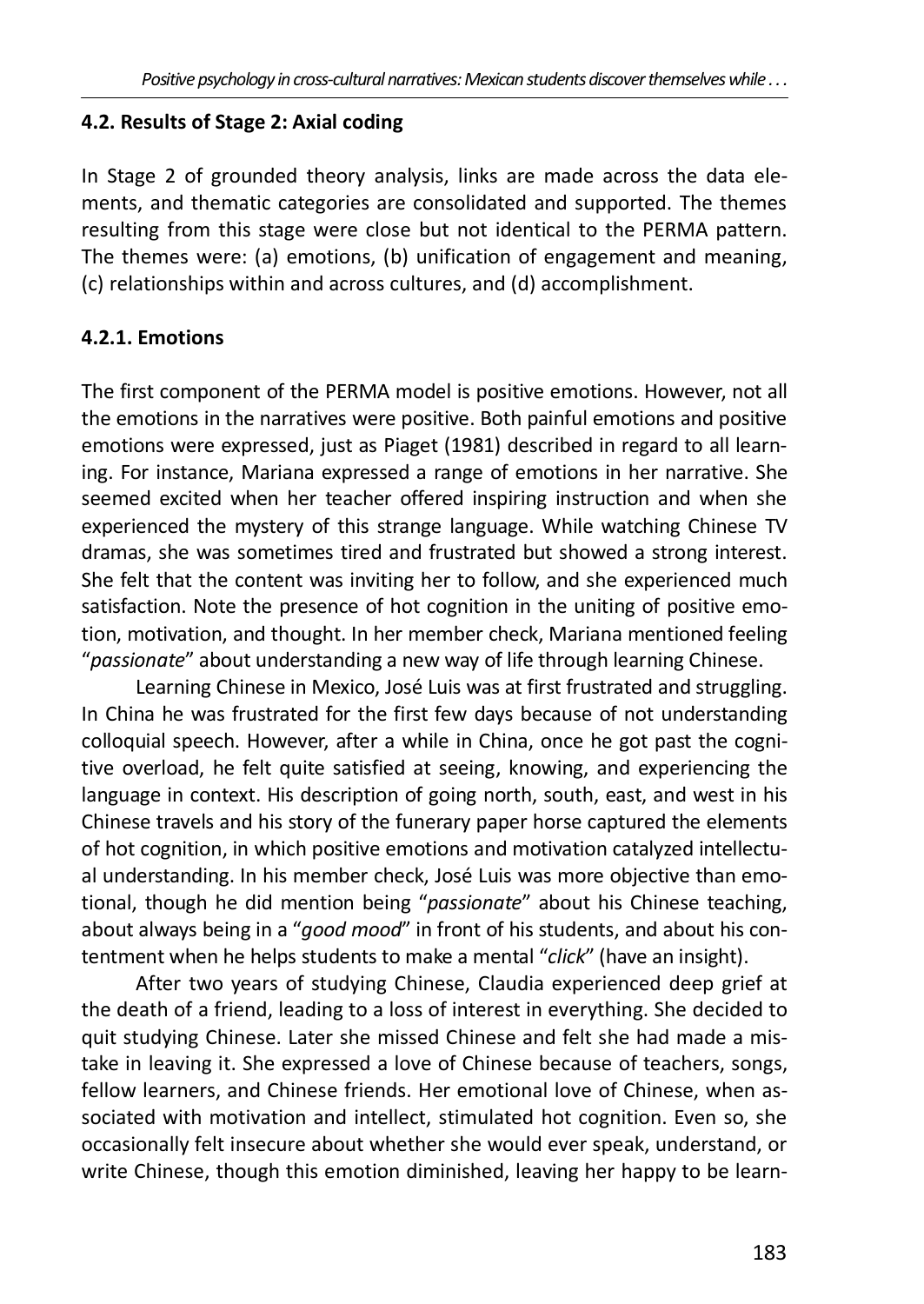ing the language. Her member check revealed that Claudia had gone through a great physical, emotional, and spiritual trial when she had an accident as a child, and this made her even more determined to overcome challenges.

Jorge, was excited to learn Chinese because of the relationship between ancient Chinese teachings and modern physics and because of the linkage between the language and philosophy, and his main emotion was pleasure at learning Chinese. At these moments his positive emotions were merged with motivation and intellect to create hot cognition. In addition to feeling excitement and pleasure, he also indicated that sometimes he felt tired or upset, noted occasional frustration at the workings of the mind in forgetting what has not been recently practiced, and admitted to being fearful of encountering Chinese people on the street and not understanding what they were saying. His member check showed his disillusionment with "deterministic" Western science and his love of "intuitive" Chinese science.

Lizett's emotions, like Claudia's, were affected by the people around her. She initially feared and avoided the difficult language of the Chinese because her friend quit studying it, but she regained interest when her boss cited business reasons. Despite feeling anxiety about pronunciation and trying to hide from the teacher, Lizett's pride eventually made her try harder, stimulating greater interest and perseverance. Eventually she fell in love with the language, merging intellect with emotion to generate the brightness of hot cognition. Her member check disclosed that she continued to be fulfilled in learning Chinese and felt "only pleasure." Emotions played a great role for her: "My feelings about Chinese are so strong that I have decided to stop my administrative studies and focus on Chinese."

# 4.2.2. Unification of engagement and meaning through intrinsic motivation, flow, peak experiences, and inspiration

The second and fourth components of PERMA, engagement and meaning, could not be separated in our analysis of the five narratives. Engagement, which was shown in flow and intrinsic motivation, was often tied firmly to meaning, which was found in peak experiences and inspiration.

All five participants experienced inspiration and/or support from teachers and inspiration from the language and culture. For these learners, the sense of inspiration was often connected with intrinsic motivation, or doing something because it is fundamentally interesting, enjoyable, novel, and challenging and because it makes the person experience competence, relatedness, and autonomy. As noted earlier, a peak experience is an ecstatic, transcendent experience that has a lot in common with inspired consciousness, and flow is a subjectively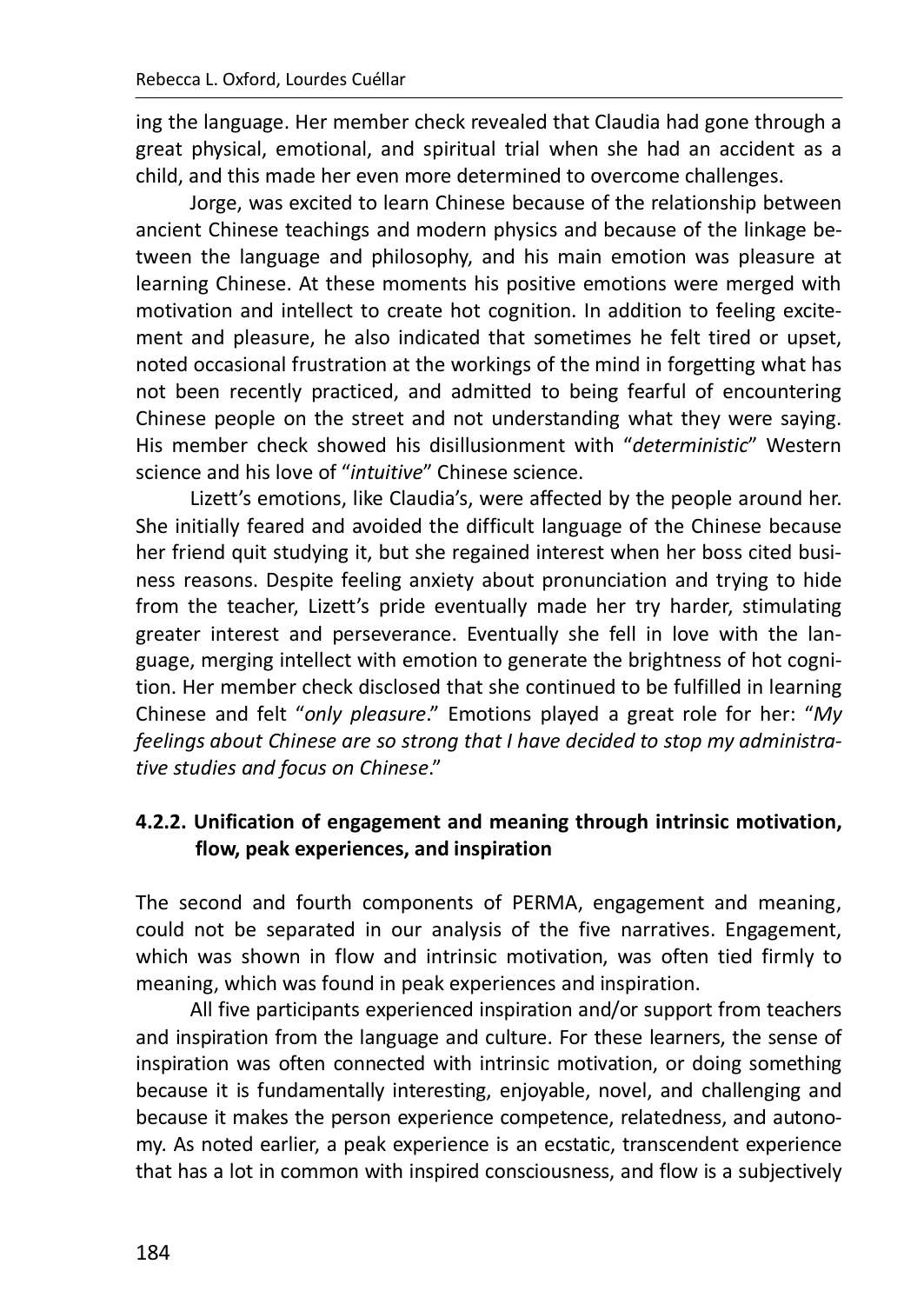felt combination of joy, intrinsic motivation, challenge, competence, confidence, and active immersion in a task. Because of the overlaps in these concepts, we discuss them together in relation to the participants' narratives.

Mariana used the word "inspiring" as she described Professor Xu's class. which "opened up new worlds" for the students. She stated that she had never before been this close to a Chinese person, particularly one who focused on self-perception and transmission of a different culture. For her, the language was mysterious (implying alluring) because it was so different from Spanish, involving contrasting mental structures, a different pronunciation system, and much mental storage. She repeatedly said that she liked and enjoyed Chinese and that she was learning it for the sake of learning (intrinsic motivation), rather than for any external reason. She seemed to experience flow while doing pleasurable and challenging activities, such as watching Chinese TV dramas and reading. She felt that the most rewarding thing was to understand and express content in Chinese, giving her strength for the long, continuous journey of learning the language. The whole process of learning Chinese seemed like an ongoing peak experience. In the member check, Mariana mentioned that she felt "passionate" about discovering a new way of life and understanding another culture, and learning Chinese helped her do this.

For Lizett, the teacher seemed inspiring because of telling about events and traditions in China, the meanings of the radicals (key parts of Chinese characters), and the teacher's own experiences in China. The "excellent teacher touched me" by knowing and sharing so much. "All of this awakened something in me that motivated me to keep on studying the language," she said. Although Lizett started out with a powerful extrinsic motivation for learning Chinese (business opportunities, competitiveness, and money), she morphed it into a deeply intuitive, inspired "feel" for the language itself. Her peak experience was falling in love with the Chinese language, and falling in love also reflects inspired consciousness (Silo, 2006c). She described her love relationship with Chinese-which we can interpret as a peak experience-as follows: "You enjoy every moment, every experience, and you struggle each day so that the relationship will last longer, because love motivates you to go on." Note the breath-like, inspired imagery she used in depicting Chinese as "a beautiful lanquage that fills me up and motivates me to keep on studying." A sense of flow pervaded her words about learning the Chinese language.

In Lizett's member check, we recognized her pleasure at overcoming challenges. The more difficult something was, the more she liked it. She felt satisfied. "I feel Chinese fulfills me . . ." "With Chinese I will be able to know more, to see the world from another point of view and this moves me, enhances me." She was inspired to change her studies to the Chinese area. She decid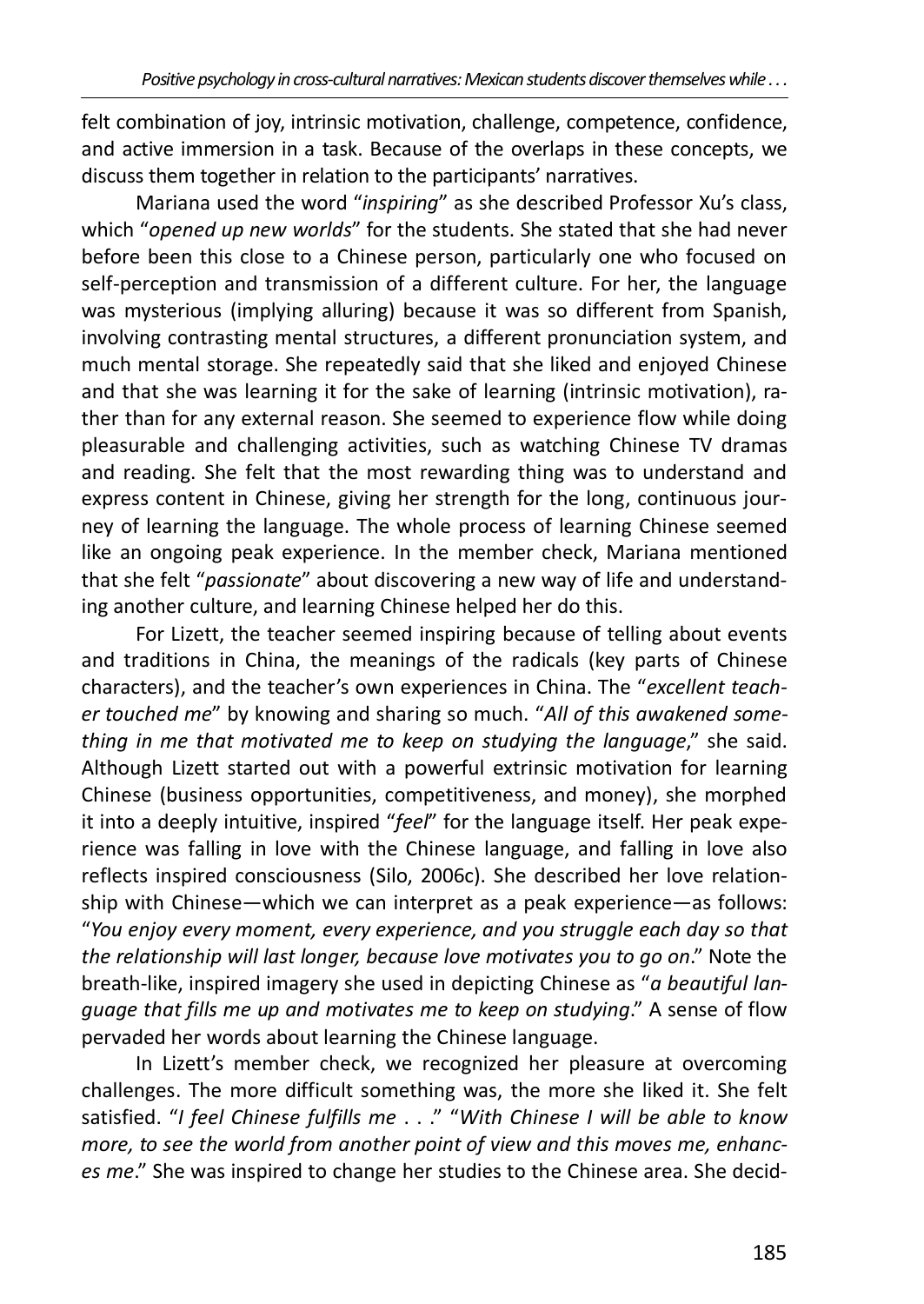ed to give up her administration major and specialize in Chinese teaching or acupuncture. She mentioned the possibility of going to China.

José Luis initially began learning Chinese for instrumental reasons (as a step toward his future studies of Chinese history), but little by little he became inspired by interacting with Chinese people while in China and in learning about Chinese culture. He was motivated to grasp every opportunity to study and travel in China and wanted to link language, culture, and history, the three main points of his original interest which strengthened his positive attitude towards Chinese. He had an "unforgettable" experience taking part in the Chinese Bridge competition on his first trip to China. Practicing Chinese in China showed his strengths and weaknesses, important discoveries about himself. Later he had the "great opportunity" to go to China for two years of total immersion, a peak experience during which he made great progress in the language and culture through talking to people and going to many parts of country. This was a key for him and a sense of flow accompanied his travels. A specific peak experience occurred in China when he was with American friends, examining a paper horse that looked like a piñata. Before he could take a photo of the horse, a Chinese person stopped him and told him it was a funerary object that could bring harm to those who did not respect it. He appeared to learn much from this crucial cultural incident.

José Luis' member check highlighted the inspirational nature of teaching and learning Chinese. He was "passionate" about teaching Chinese, which gave him energy. He stated, "my students are always surprised I am in a good mood, that I always have energy". We must remember that a state of ecstasy. which comes from an inspired consciousness, is accompanied by motor changes and generalized energy (Silo, 2006c). The passion José Luis feels gives him a special energy, which students perceive and admire. This energy has nothing to do with extrinsic motivation, nor with the instrumental purposes of the beginning of his learning, but instead relates to the inspiration he found in teaching and the sense of flow which accompanied it:

I think it is about inspiring other people to discover the good things that there are, and why not the bad stuff, and let them compare, each one of them, what's related to the Chinese culture, its people, its history, what they do, the country the way it is, to make them show interest. That's the light that awakens me, and I want to follow that path . . . [I]nspiration is relevant.

He depicted helping students to "make that 'click'," which is very similar to what we described concerning inspired consciousness ("something magically clicks and matches what the learner is looking for"). Students who cannot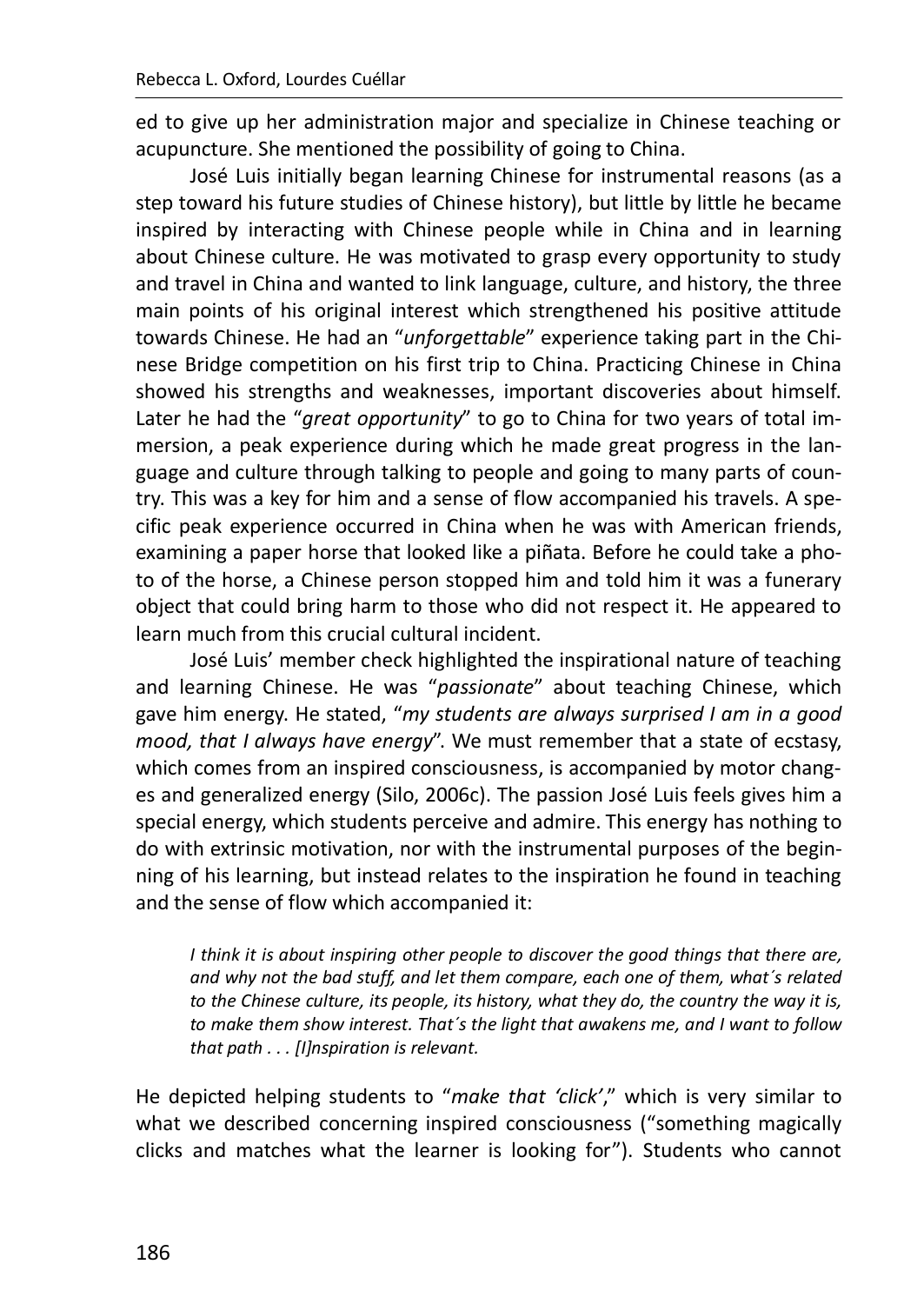"click" are the ones who are the hardest to teach, the unmotivated ones, whose motivation and inspiration must be awakened.

Claudia was initially curious about the language, and while she thought it would instrumentally open up opportunities for her, this gave way to a more powerful intrinsic attraction to the language. She mentioned that her teachers were always friendly and supportive, and her classmates made the environment pleasant, but her true inspiration came from the culture, the food, the traditions, the language, and the "attractive and interesting" Chinese people who offered "beautiful friendship." Most significantly, she, like Lizett, had the peak experience of falling in love with Chinese. Claudia ecstatically exclaimed, "love, love, love it!" This exclamation was based on the fact that she learned a lot about culture, customs, and food—and about herself, "how to struggle for what you want." Like Lizett, she demonstrated a sense of flow in her powerful love of the language.

Claudia's member check revealed something extraordinarily interesting. She described an accident she had as a child and how this accident marked her entire life. She overcame this challenge through effort, and she felt that learning Chinese was a new challenge to be overcome. The difficulty of the language made it more attractive for her. Music was also a passion she had before starting to learn Chinese, and it fitted particularly well with the music of the Chinese language. The peak experiences and the flow we can see in Claudia's narrative and member check relate to a personal trend to overcome challenges, to break limits, and to be where there is some music. The experience goes further than the mere act of learning a foreign language; it has to do with her personal life. Learning Chinese "was particularly challenging for me because it has much to do with me, with my spirituality." Claudia's narrative, like the others, showed the power of linking learning with a deep personal searching.

Jorge, who was a physics student at the time he wrote his narrative, had two inspiring teachers of Chinese, one in class and one who taught him Tai Ji Quan. In class "the teacher, little by little, taught the ancient foundations of Chinese, new ways of approaching life, something completely unknown but very appealing." His skilled Tai Ji Quan teacher helped him understand linkages between Chinese philosophy and physical sensations, as well as teaching him the "deep philosophical grounds of the language." Jorge was passionately inspired by the linkages he found between the language and its philosophy and by the deep symbolic meaning of each character, and as a result he was able make intuitive, philosophic leaps of understanding in class and out. He appeared to have several peak experiences, starting when a friend gave him a copy of Laozi's Daodejing after Jorge had already been studying meditation, self-reflection, and "obscure arts." He realized that this book contained phrases and assertions that were similar to modern physics, and this was a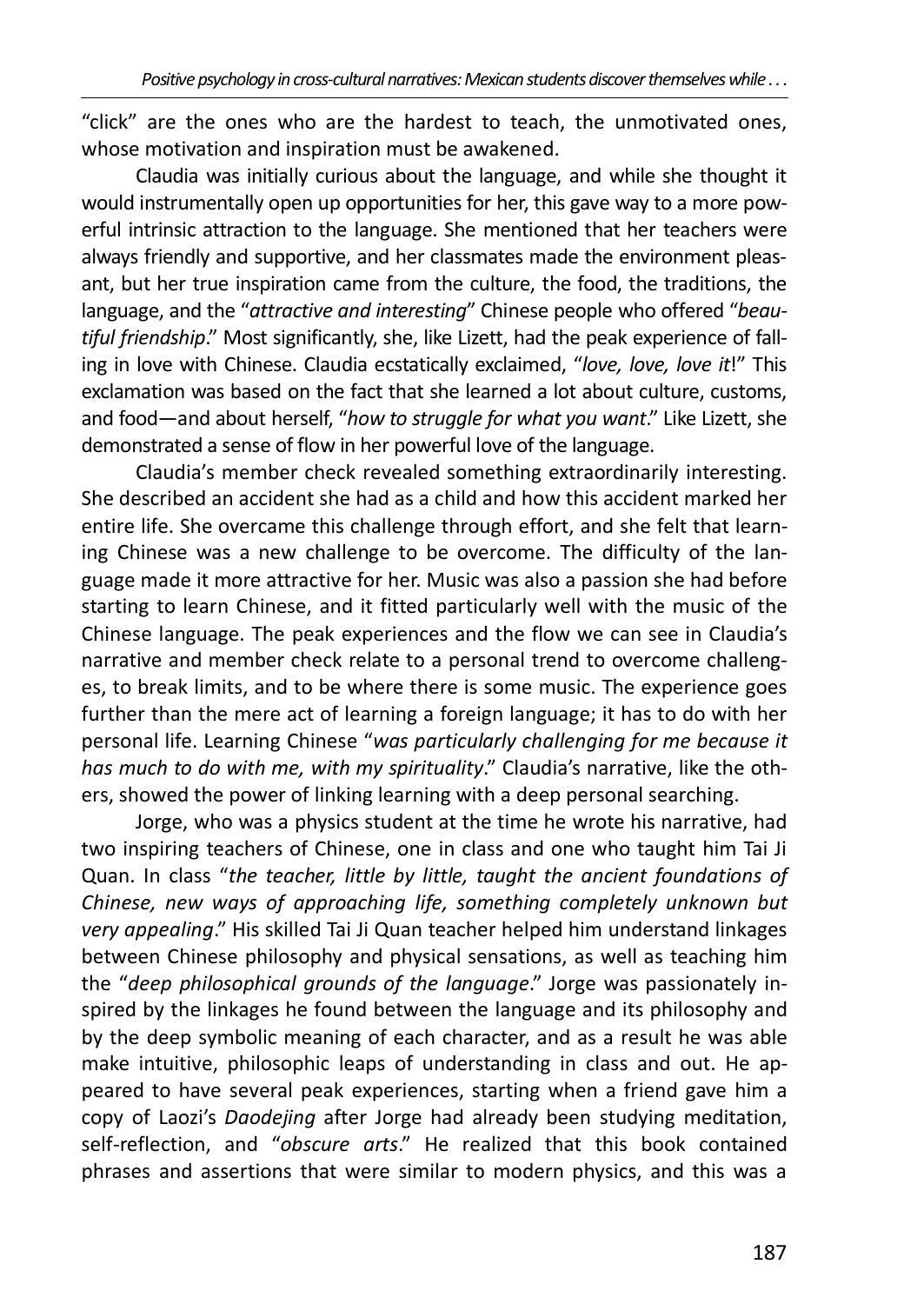tremendous discovery for him. Jorge's story demonstrated once again that inspired consciousness during language learning leads students to discover new things about themselves. Because of the inspiration, it is easy to feel passionate about the experience itself (including all the positive emotions linked to it) and about what is supposed to produce the experience (in this case, encountering the Chinese language or Chinese culture). Another peak experience occurred when he, after only a few months of studying Chinese, was able to understand phrases in the film "House of Flying Daggers," in this case related with the empowerment of knowing the language. His practice of Tai Ji Quan with his exceptional guide proved to be yet another peak experience. All of these seemed to immerse Jorge in a sense of flow.

Jorge's member check revealed how important it was for him to read the Daodejing in Chinese. His Chinese learning experience moved him to give up his physics studies (he had been about to finish) and to study Chinese acupuncture. He was inspired and passionate about the way everything is connected, and he felt that Chinese philosophy reflected these interconnections. He showed a very deep excitement about his intuitions and feelings but could not explain them all in a scientific way, because there were no words to explain this kind of experience. He instead tried to describe the phenomena through many images of the differences between Western and Chinese culture. We interpreted that he experienced flow, based on expressions such as "my lanquage process has been very pleasurable and I hope never to abandon it", "my heart is Chinese," and "that's what made me love the language". He was particularly entranced by the Chinese characters: ". . . if you really learn the characters, you know the whole concept of heart as emotion, thought, and even its extension to the planets and the elements."

#### 4.2.3. Relationships within and across cultures

Relationships, the third PERMA element, were very important to the five learners. Teacher-student relationships were naturally cited. For instance, Marjana spoke of Professor Xu as helping her to perceive herself differently and in giving her the gift of Chinese culture. José Luis talked glowingly about his Chinese teacher, a native Mexican: "Professor Lourdes cared about creating a richer approach in class" by teaching culture, showing films, presenting parts of literary works, and teaching about holidays and traditions. Jorge discussed his intellectual relationship with his Tai Ji Quan teacher, who was deeply influential in his life. Lizett felt the crucial nature of her relationship with the teacher, who "touched me" and stirred motivation to learn, and explained the culture. After she set herself free from business aspirations, Lizett remarked that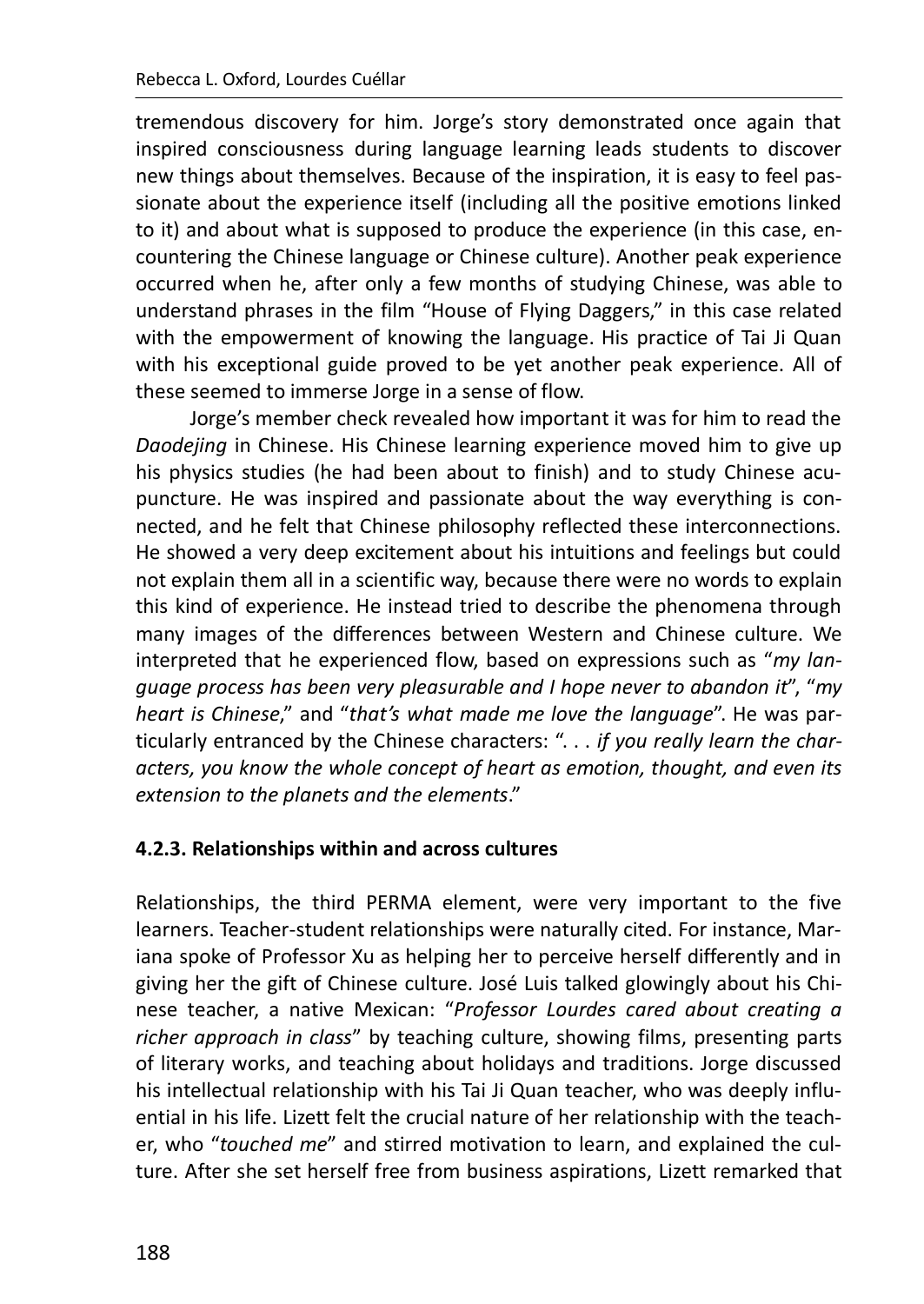the teacher was helpful in transforming her understanding of Chinese culture: "... the teacher would tell us about what was going on in China, their traditions, her experience the first time she was there, and the detailed explanation of the radicals and what each one of them meant." These cultural elements "motivated me to keep on studying the language." Her member check indicated that learning Chinese from the teacher opened worlds for her. In all these instances, the teacher had an important role, not just because of what he or she did, but the way he or she connected with what the student felt, thought, and expected, even if the student was not fully conscious of it.

Claudia emphasized personal relationships within and across cultures. As noted earlier, she described her supportive teachers and classmates and the "beautiful friendship" she received from Chinese people. She also noted her deep grief at the death of a friend, an event which temporarily threatened to derail her Chinese learning. Lizett's involvement with Chinese was also affected by the people around her. As explained previously, at first she avoided the language and then regained interest due to influences from people nearby.

Culture is a context for human relationships. Claudia mentioned that she felt a similarity with Chinese people. Her member check stated, "I feel Chinese people don't see limitations, always find ways out, and this has motivated me very much. I feel the need to break the limits, to know for certain that everything can be achieved, even if slowly."

Mariana mentioned the significance of culture. Learning Chinese "opened a new world for us," and encountering a "different culture . . . became fascinating." In the member check, Mariana described learning Chinese as "an unexpected way of discovering something that I'm passionate about, a way of life and understanding another culture." She noted that "the most rewarding aspect was that learning Chinese made me travel to another continent and live in China, which was one of the most memorable experiences of my life." She mentioned the great challenge of "living on my own and merging in a new culture" and speculated that she was perhaps unconsciously looking for new ways of looking at the world. Her mention of "unexpected" and "unconscious" indicated that cultural matters were not in full consciousness all the time; this might place them in the field of copresence at least part of the time.

Chinese culture was hugely important to José Luis, who visited China twice and eventually learned the importance of interacting with Chinese people. As mentioned in the discussion of his peak experiences, when he encountered a Chinese funerary object, Chinese people explained to him its significance. This interaction taught him something important about cross-cultural differences and emphasized his need to continue encountering the Chinese people in person. In the member check, José Luis recollected that his tendency had been to focus on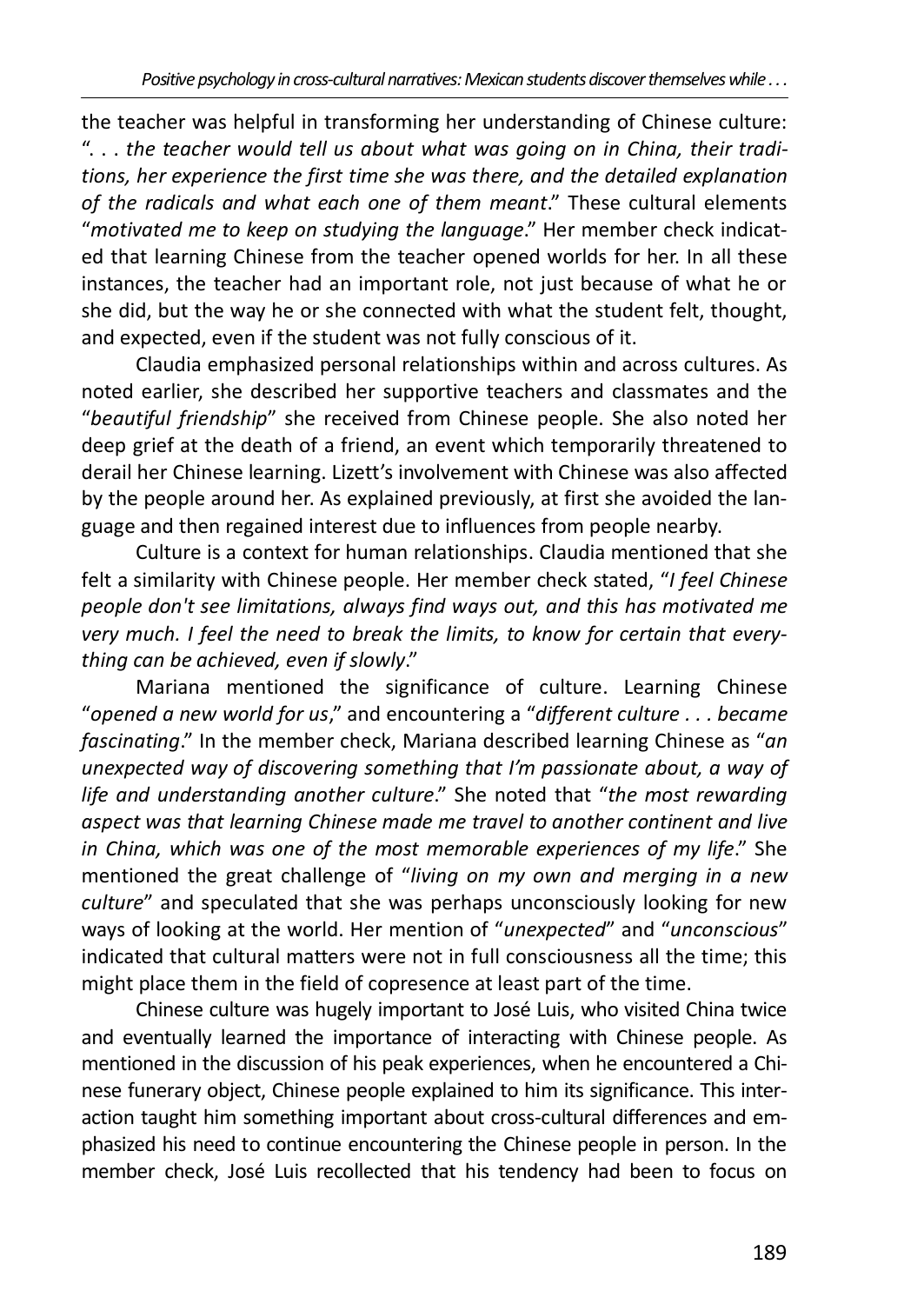grammar and books rather than moving out into the culture to interact with others and build personal relationships: "I must learn everything, otherwise I cannot go out to the street." However, he overcame that tendency and developed not only linguistic skill but also "cultural insight." which was "particularly important."

José Luis emphasized,

In Chinese, if you do not learn at least a minimum of cultural aspects, you are kind of fried . . . you are not learning the language properly. It's a circle: culture serves language, and the language is the door to the culture . . . and a spiral starts building up.

Based on his background in history, "learning Chinese helped me learn about the Chinese culture." and this satisfied his historical and intellectual curiosity. He compared learning Chinese to learning other languages and said. "I cannot recall studying so many cultural aspects during the course (in any other language)." Knowing the culture changed his life: "Definitely," he said. He contrasted Chinese culture with his own and described understanding Chinese culture very personally:

Because the Chinese culture is like a 360 degrees turn compared to the Mexican or western culture, so it helped me a lot knowing that another human being, similar to me, two eyes, two legs, two arms, sometimes can think and act in completely different ways, and from that perspective [I can] see all the creation that this person's culture has produced for such a long time, regarding architecture, thought, etc.

Due to adaptability and an open mind, he did not experience culture shock. He mentioned sitting in a bar with Chinese people and not being surprised at anything ("smoking . . ., spitting, and stuff like that"). He cited the cultural stereotypes foreigners have of Mexicans (Speedy Gonzalez, tequila-drinking, mariachis, zarapes, lying next to a cactus with a hat on) and implied that stereotypes are not useful.

Although Jorge had never visited China, his member check showed that he was deeply connected with the culture:

[My] connection was not just with the language but with the culture. And culture led me to learn many things, including philosophy, medicine, including how to see life as it is, that Chinese science is not a rational science, but it is a science that has a perfect consistency.

The contact he had with Chinese culture and philosophy through studying language and acupuncture made him feel strongly connected to the Chinese way of thought. He accepted that his Western, highly deterministic scientific background taught him how to think in a particular way, but he felt that very intuitive science of China added something that Western science cannot give him: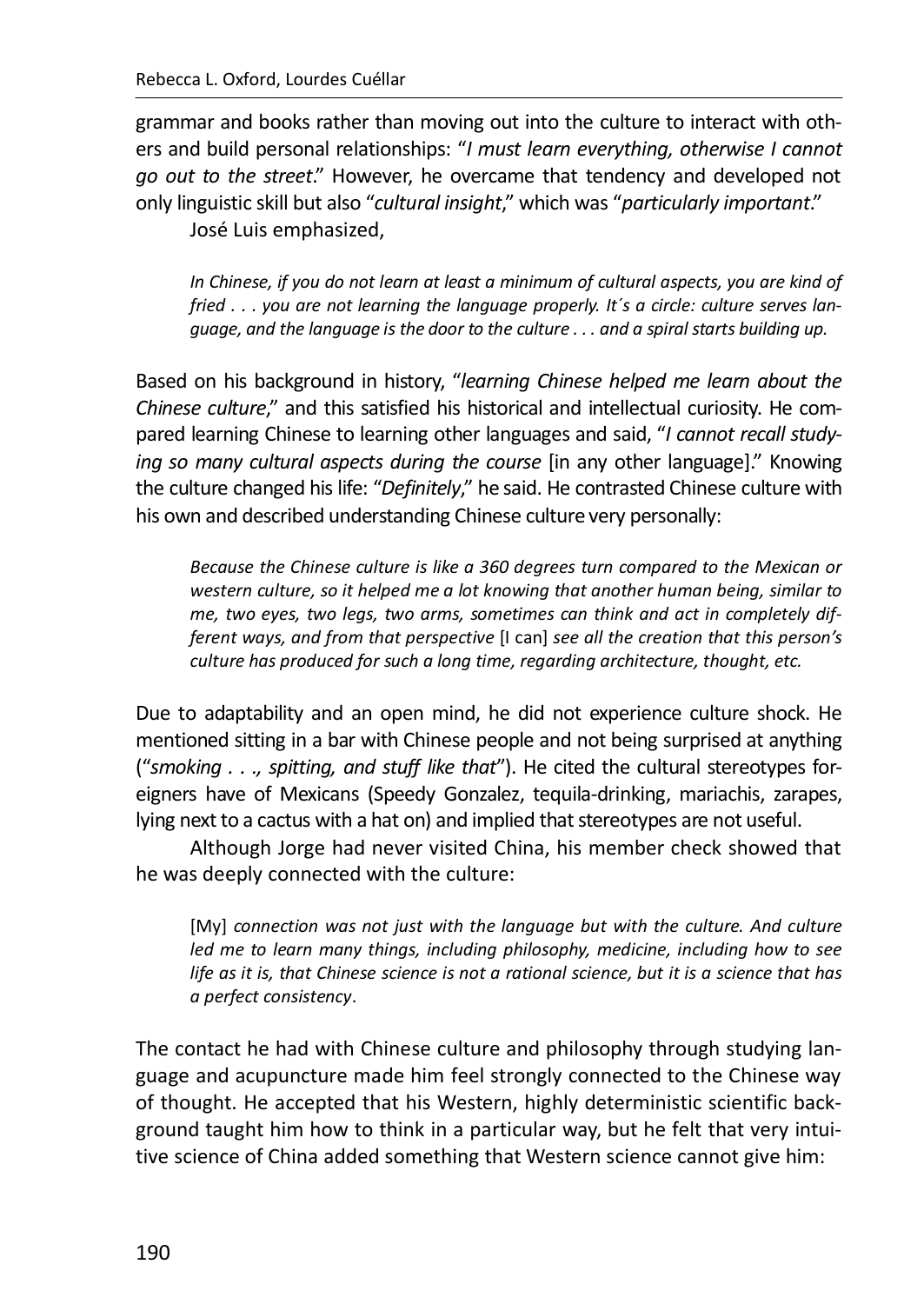In the East, above all in China, important things are based on their philosophy. That's what made me love the language, because the language is not separated from that philosophy, and that philosophy is not separated from their science and art, and science and art are not separated from each other. Then everything is connected in such a way that if you study various issues, it all comes together, and the more you study one subject, the better you'll be at the other. And that does not happen here.

Lizett made a profound statement about overcoming barriers to cultural understanding:

What makes it hard for me to learn about the Chinese people is what I have learned in my culture, the fixed ideas that clash with the other world I want to know. The language prompts me to connect with that other side, which cannot be seen from this side.

## 4.2.4. Accomplishment

The final PERMA constituent is accomplishment. All of the participants were success-oriented and therefore wrote about their attainments on the journey of language learning. Most but not all described their accomplishments in light of the difficulty of the Chinese language. All five mentioned the home-grown strategies they used for learning Chinese. Mariana mentioned the difficulties inherent in the differences between Chinese and Spanish: mental structures (schemata), pronunciation, and the writing system. Though flashcards did not work for her, she found it useful to write "the characters countless times while thinking about the meaning and pronunciation." Later she found that it was unnecessary to write the characters "infinitely" as she began to read and write complex sentences. At one point she concentrated so much on writing that she shortchanged her stronger skills, listening, speaking, and reading, until those three skills became weak. During the last two years of her 6 years of Chinese study, while in a master's program in Chinese, she watched Chinese TV dramas, avoided dealing with childish or boring content in instructional textbooks, and followed themes that piqued her interest.

For José Luis, the language at first seemed "strange" because of the characters, which seemed like "weird drawings." He made slow progress in the beginning and could rarely use complete sentences or word combinations. He unsystematically focused on characters sometimes and on phonetics at other times. He marked the tones on the written characters in a text, emphasized the correct tones in pronunciation, and copied characters and texts when relevant. When in China, the most difficult thing was memorizing masses of characters, learning extensive vocabulary, and using vocabulary in different contexts; yet he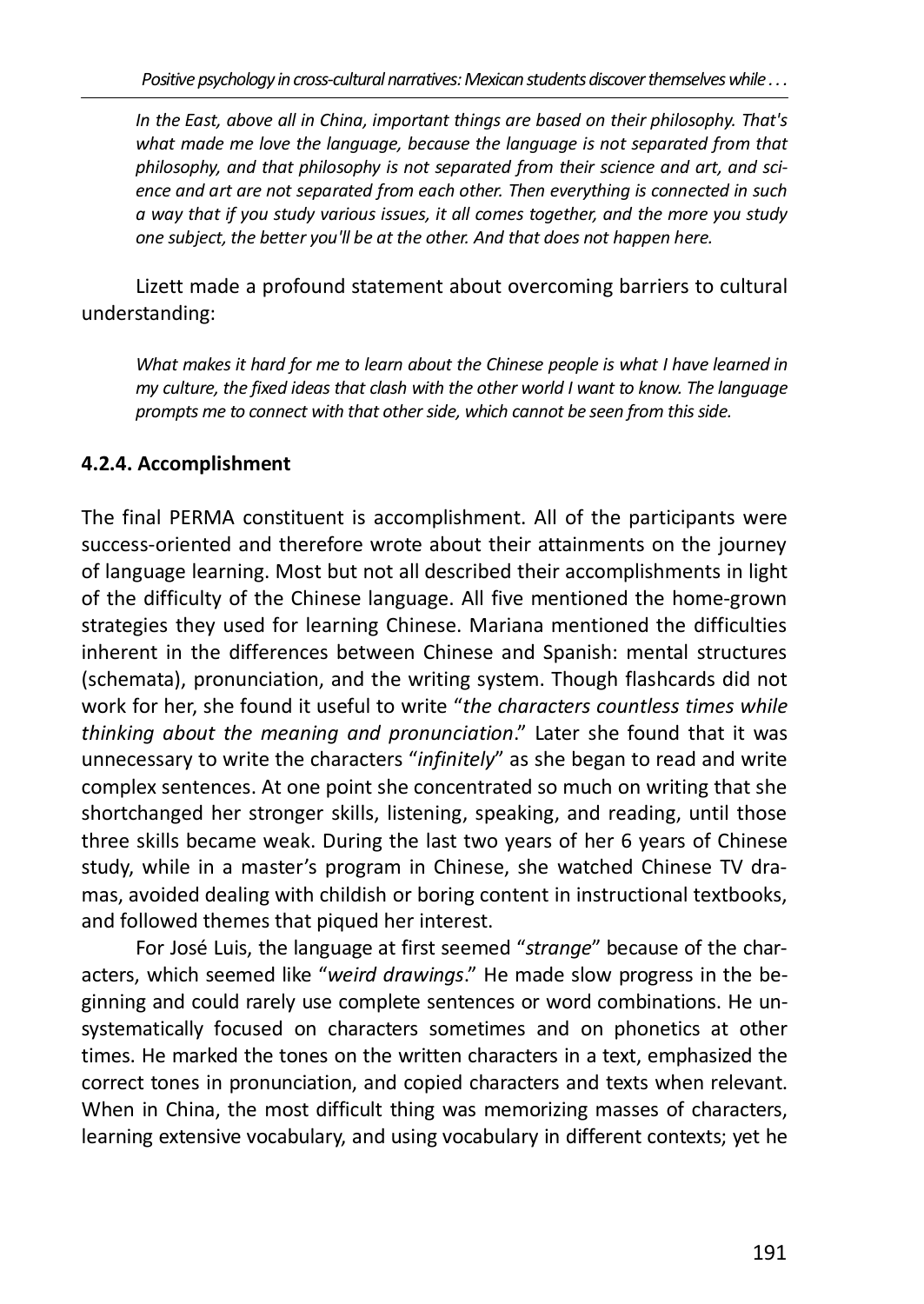made the important, strategic decision not to lock himself away in a room studying from books but instead to go outside and interact with Chinese people.

Jorge found Chinese difficult, but not as difficult as a friend had led him to expect. His strategies were keved to "my inner being, my intellectual capacities (and in some cases emotions)." He noted that if he were tired, he would lie on the bed and listen to Chinese audio, while if he were feeling calm he would study the meanings of characters, and if he were upset, he would stop studying and would concentrate on what was wrong. He watched Chinese films and a Chinese TV channel, encountering "terrible" but "helpful" soap operas and Chinese cultural offerings for Spanish speakers. Additionally, he practiced Tai Ji Quan to learn philosophy and language. He translated phrases in his mind anytime, anywhere; skipped unknown words as needed; tried to make a bond between words and their meanings; reviewed each word occasionally to overcome the forgetting problem; and decided that it would be "wonderful" to use words in phrases to remember them.

For Lizett, Chinese posed a heavy load of difficult challenges, such as pronunciation, grammar, and characters. Her learning strategies involved investigating Chinese culture and making good friends among her classmates to create a supportive environment. Her love of the language took over and sustained her.

Unlike the other participants, Claudia did not complain about difficulties in learning Chinese. She seemed to have helpful learning strategies from the start: studying every day, listening to Chinese music, and practicing speaking. Her learning strategies, and her learning itself, halted when a friend died, but later she decided to study Chinese again and listed the following strategies: studying 15-20 minutes daily, sharpening her ear by listening to audio lessons and music, reviewing vocabulary, and practicing with Chinese native speakers. "The only thing is to have perseverance, study, practice, and have clear objectives."

## 4.3. Results of Stage 3: Selective coding

Stage 3 produces a single, overarching theme for the narratives. The theme is the importance of positive emotions (even in the presence of negative emotions), engagement, relationships, meaning, and accomplishment as the five participants used their intentionality to learn Chinese. Intentionality keeps learners on the road to the future, and all five of the participants want to continue learning and using Chinese in the future.

#### 5. Discussion

This discussion centers on PERMA as a potential framework, an identified gender difference, and the "triple re-storying" that can occur in narrative research.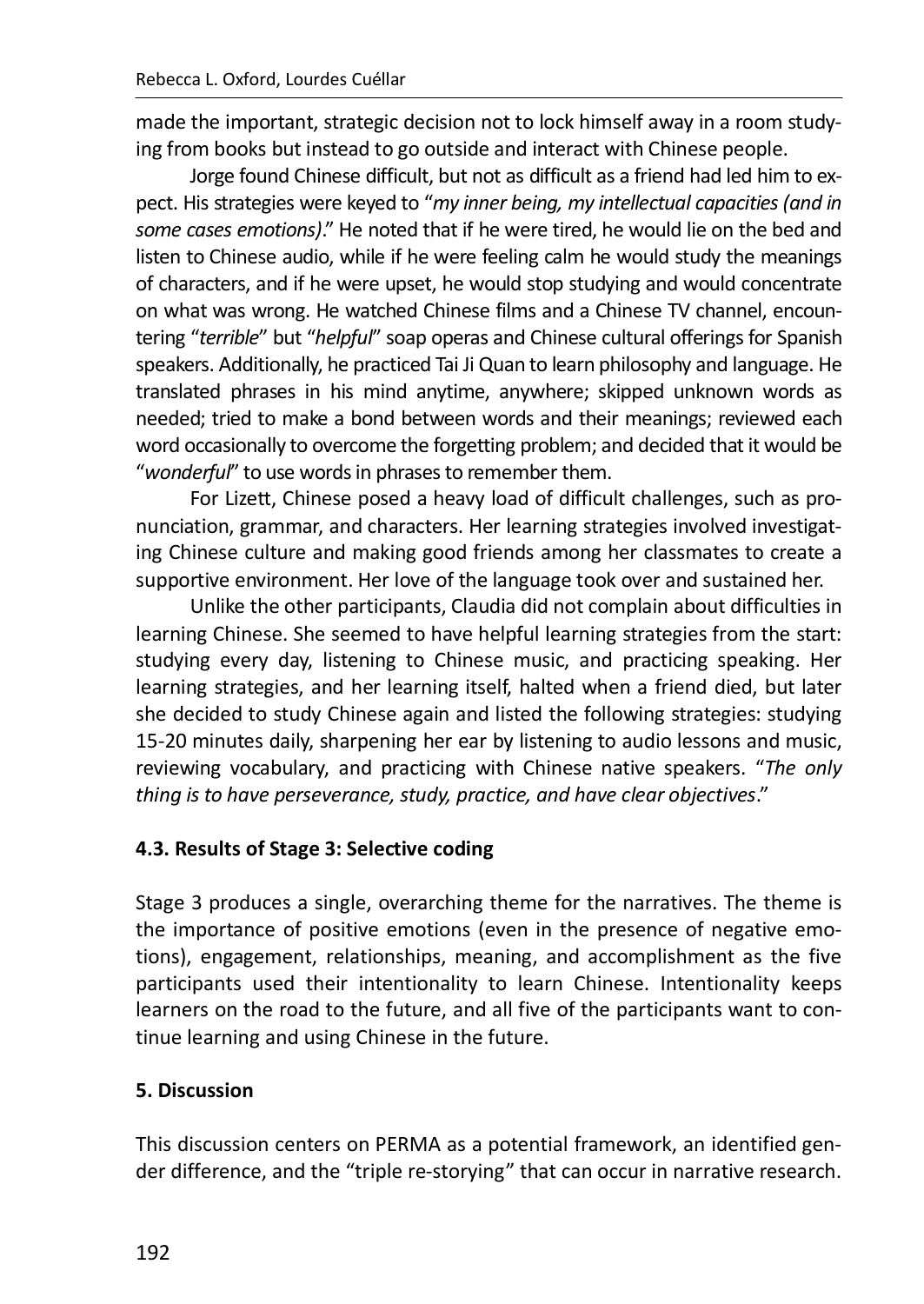#### 5.1. PERMA as a potential framework

The PERMA components, namely positive emotions, engagement, relationships, meaning, and accomplishment, were a rather good fit to the narrative data in the study, but we must note certain cautions.

#### 5.1.1. Positive emotions

Positive emotions, such as excitement, happiness, pleasure, love, and pride, were indeed present in the narratives. Negative emotions, such as frustration, grief, and anxiety, also appeared. Although the participants probably did not have access to Seligman's (2006) ABCDE technique, they managed to handle negative emotions and stayed on track, even if that meant (as it did in Claudia's case) taking some time off from studying Chinese and returning to it later. The emotional resilience of these students was noteworthy.

Despite the expression of some feelings of struggle and pain, the learning experiences in these stories were primarily accompanied by positive feelings. It seemed that even if a student learned in a negative situation, the learning experience left the learner with a sense of inner growth or awakening that was linked, in most cases, to positive emotions. Even when the language was difficult and complex and even when mental struggle was involved, the learning process included many elements of positivity.

In the five narratives, positive emotions made an important contribution to hot cognition. Cognition is never just an intellectual matter, but hot cognition is far beyond mere intellect. Strongly positive emotions, primed by motivation, are crucial for hot cognition to occur. The narratives of Mariana, Claudia, Jorge, Lizett, and José Luis all gave evidence of hot cognition in one instance or another. The narratives seemed to suggest that when hot cognition emerges, it provides reinforcement for seeking future learning experiences, especially those of a significant or transformative nature.

## 5.1.2. Engagement and meaning

As noted earlier, engagement and meaning were inextricably intertwined in the five narratives. We believe that engagement would not have occurred if meaning had not been present, and meaning would not have emerged without engagement. We found engagement to be associated with intrinsic motivation and flow, while meaning was linked with peak experiences and inspiration/inspired consciousness. All of these were interlocked.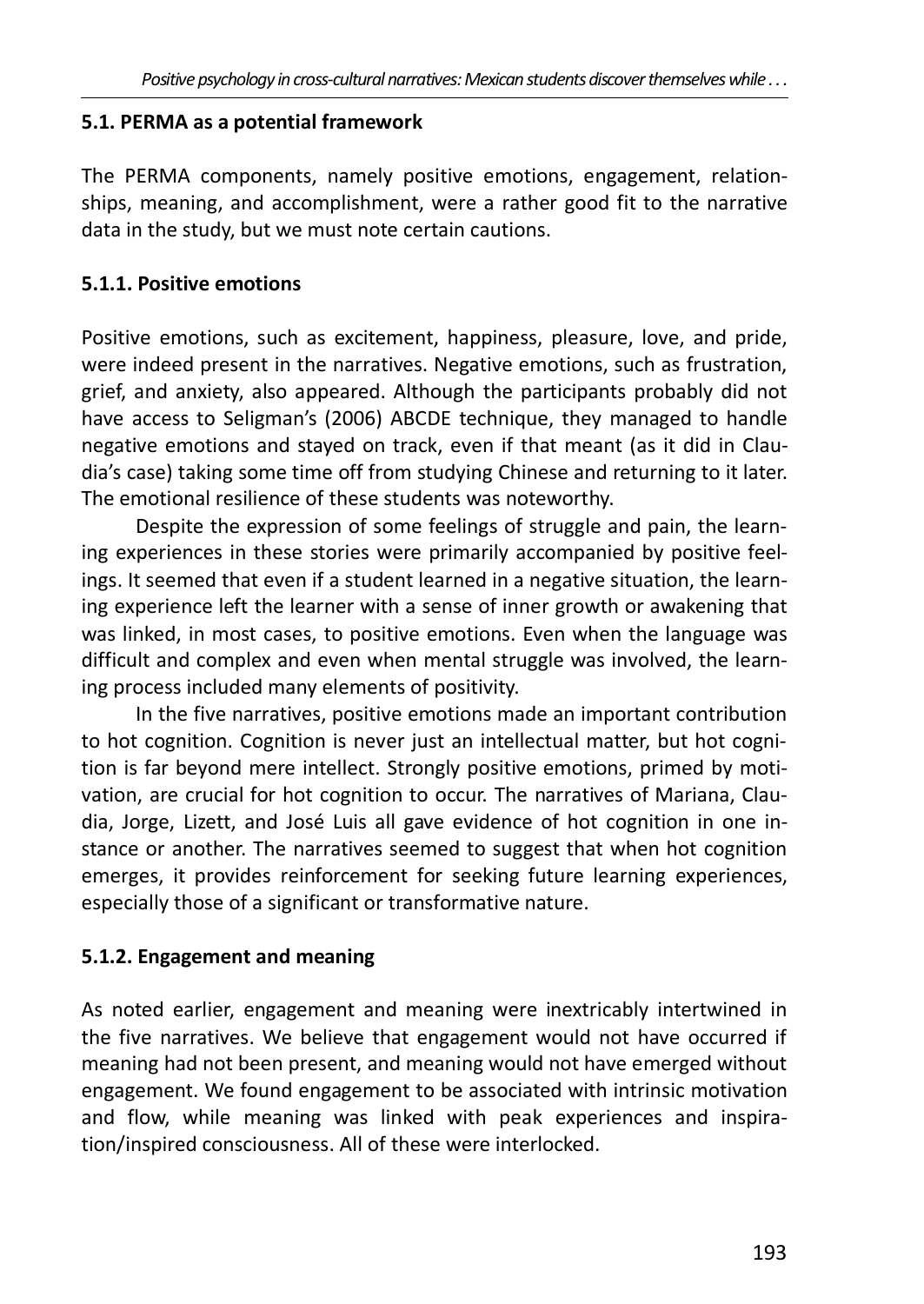Regarding meaning, the participants were often inspired, and they had many experiences that might be viewed as peak experiences. Several participants overtly mentioned inspiration, and several cited feeling passionate about Chinese. Mariana was inspired by Professor Xu. José Luis had an "unforgettgble" experience in the Chinese Bridge competition and wanted to inspire his students, whom he was passionate about teaching. Jorge showed inspiration and passion about how everything in life is connected, based on Chinese philosophy. Claudia and Lizett described falling in love with Chinese. For Claudia, learning Chinese had to do with her spirituality and with her personal background, including a childhood accident. The music of the Chinese language fitted into her passion for music in general.

Engagement was identified in the individuals' intrinsic motivation and their experience of flow. Three of the participants, Lizett, José Luis, and Claudia, started learning Chinese due to various types of extrinsic motivation, but their growing experience with Chinese led them to desire to learn the language for its own sake. Intrinsic motivation and total engagement are part of flow, which also involves unity of action and consciousness, joy, balance between challenge and skills, effortlessness, and time shifts. It is not clear that learning Chinese was ever effortless for the five students, but it became easier, and the devoted, passionate involvement of the participants leads us to think that flow was occasionally, if not often, present.

Something that could reinforce the learners' engagement in learning Chinese (in comparison to other languages) has to do with the differences between Chinese and Spanish. According to the narratives, learning something absolutely new (in grammar, phonetics, writing, etc.) seems to be particularly exciting and opens learners' minds to new worlds.

#### 5.1.3. Relationships within and across cultures

In this study, relationships were highly important to learning and well-being. The students consistently talked about their positive relationships with their teachers of Chinese or other teachers. Some discussed relationships with supportive classmates. Several mentioned having positive relationships with Chinese people in Mexico. Those who had been to China cited the importance of interactions with Chinese people there. Relationships with friends and bosses were also discussed. In short, the participants showed themselves to be thoroughly social beings, just as the PERMA model might suggest.

PERMA does not, however, stress relationships in light of culture. In this study, and in the reality of the wider world, it is important to understand personal relationships in the context of culture. Culture is the very breath we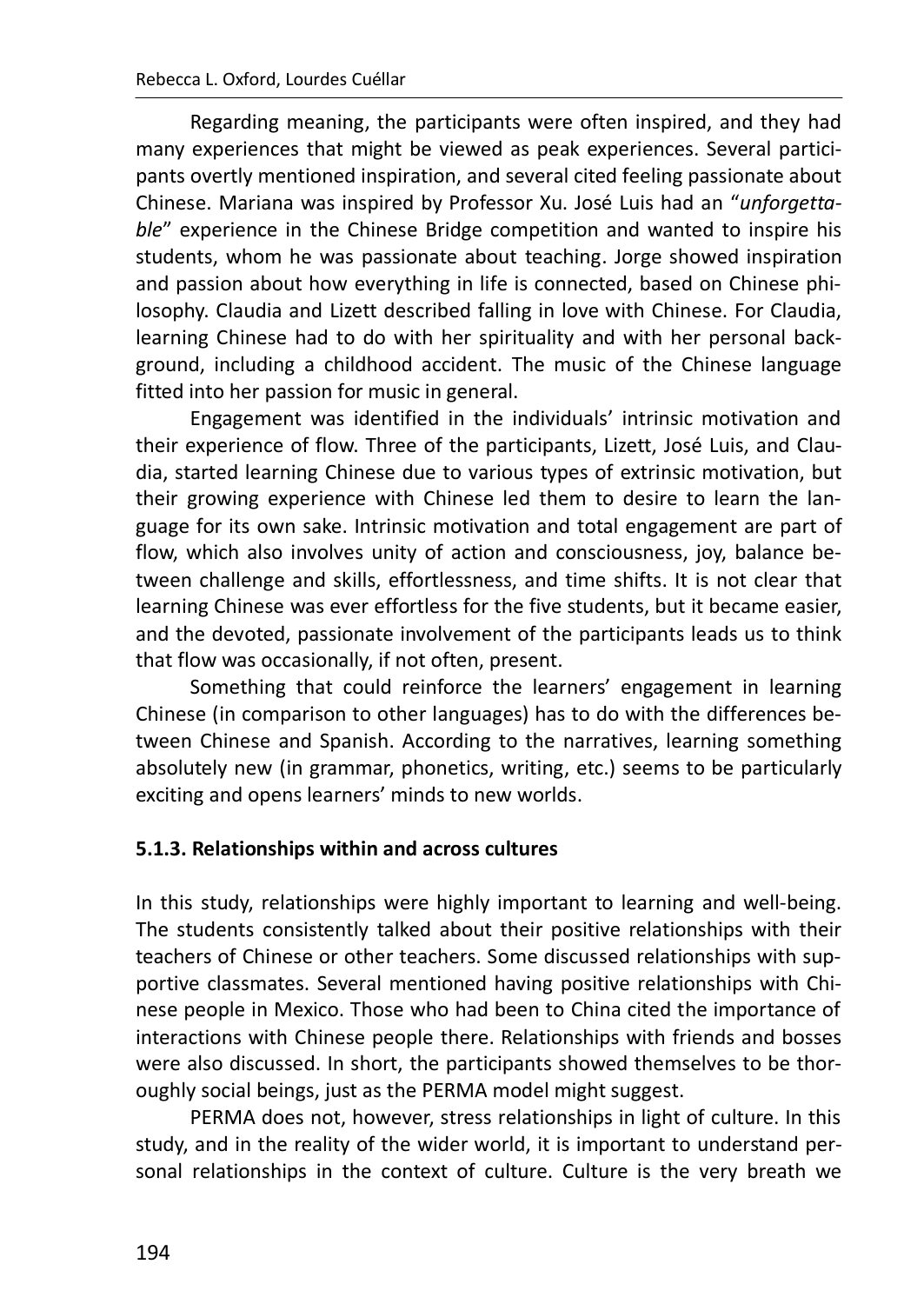breathe; it is the ineffable substance that helps shape our beliefs and priorities, our relationships and institutions. Particularly when students are learning a new language, their social relationships expand cross-culturally. Learners' relationship with themselves—their sense of identity—grows, shifts, and occasionally fragments as they cross cultural and linguistic borders. PERMA deserves to have more elaboration related to culture. A culture constitutes a kind of framework to interpret the world, and studying a foreign language should help students to make this framework flexible enough to incorporate new frameworks in order to understand and interact in a wider and bigger world. As the narratives revealed, learning Chinese facilitates this purpose.

# 5.1.4. Accomplishment

Accomplishment was very important to all of the participants. They wanted to succeed in learning the Chinese language and culture, and they all reached a high level of accomplishment due to their efforts and attitudes. Mastery of characters, pronunciation, listening, grammar, and vocabulary was crucial. Four of the five participants, all except Claudia, mentioned the difficulty of learning Chinese. All five developed useful learning strategies. Examples included having clear objectives, watching Chinese TV dramas, listening to Chinese music, interacting with Chinese people instead of hiding behind books, practicing Tai Ji Quan, translating phrases in the mind, and creating supportive relationships with classmates. The learners did not appear to have had specific guidance about learning strategies. This suggests that there is room in the Chinese language learning field for strategy guidance or instruction (Griffiths, 2013; Oxford, 2011b).

# 5.2. Gender difference

It might already be obvious that a gender difference occurred in the narratives. Two of the three women, Claudia and Lizett, but neither of the men used effusive terms such as "love" and "beautiful". Unlike the women, the men more rapidly contextualized their learning in relation to their academic interests: history for José Luis and science and philosophy for Jorge. Nevertheless, the men and the women appeared to be equally entranced by their interaction with the Chinese language and culture.

# 5.3. Triple re-storying, plus two

The five narratives also reflect the "triple re-storying" that occurs in narrative research with language learners (Oxford, 2011a). The first re-storying ("self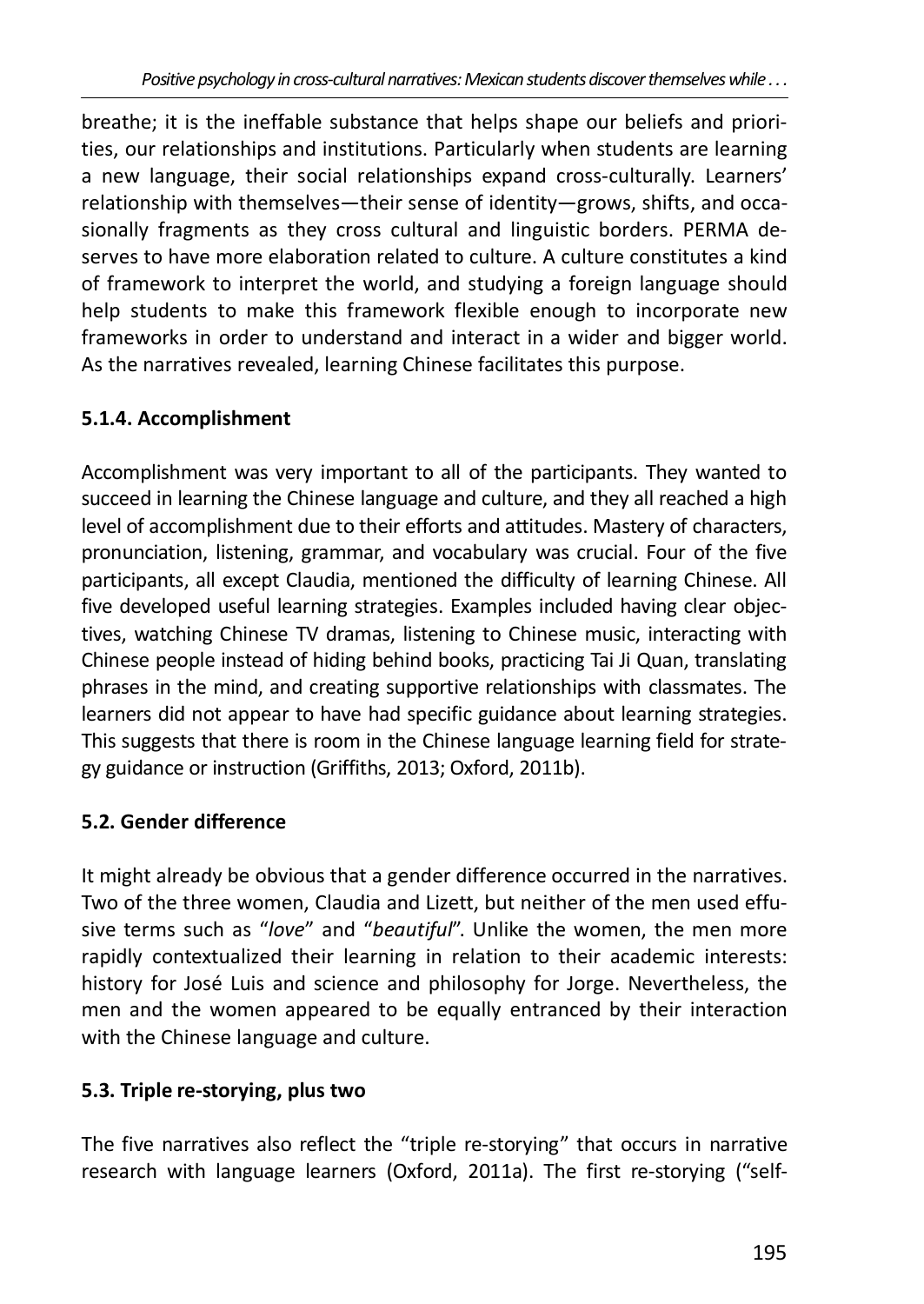translation") occurs when the learner learns a language, crossing an internal border and, in some cases, a physical border (Pavlenko & Lantolf, 2000). The second re-storying happens when the learner tells the story and thereby filters information, emphasizing some things over others (Bruner, 1991; Ochs, Taylor, Rudolph, & Smith, 1992). The third re-storying occurs when researchers examine the insights in a narrative (Bell, 2002) and make additional connections (Josselson & Lieblich, 1995), as we have done in our analysis. We might say that the re-storying hit two more levels, because we went back to the participants to do member checks. The participants judged whether our analysis was satisfactory and added more data, which we then analyzed. In general, the member checks were very helpful in deepening and broadening our understanding.

### **6. Conclusions**

The results led to the conclusion that language learning can be a major journey in self-discovery, rich in positive emotions tied to experiences of engagement, relationship, meaning, and accomplishment. The PERMA model (Seligman, 2011) was therefore a valuable framework for understanding the learner narratives. While the fit was not perfect and while the model did not sufficiently address culture, PERMA gave a useful archway for viewing the narratives as a whole and individually. This suggests that future narrative studies of language learning might benefit from adopting or adapting PERMA as a theoretical framework.

Learning Chinese proved to be transformative for all five participants. Mariana commented on her power to read, write, and understand Chinese and how this gave her strength for the ongoing journey of Chinese learning. José Luis remarked that if he had not been in China, he would never have seen, known, or experienced the amazing things he encountered. Claudia mentioned the "magic" of her beloved Chinese language and how it transformed her life for the better every day, resulting in the decision to become a Chinese teacher and translator. Jorge said that his learning process was "very pleasurable" and that he hoped "never to abandon it," and so he changed his career to Chinese acupuncture. For Lizett, learning Chinese "has been one of the most beautiful experiences of my life." For each of these learners, the fundamental, taken-for-granted sense of openness—openness to learning a new culture and language, openness to feelings, and openness to major change within himself or herself—was a powerful form of copresence that shaped progress in learning the language.

The narratives in the present study meet all of the criteria stated by Connelly and Clandinin (1999) for high-quality narratives. Each one tells a unified story, shows multiple timeframes, reveals causality, represents experiences clearly, is plausible, and invites the reader in. Additionally, as Connelly and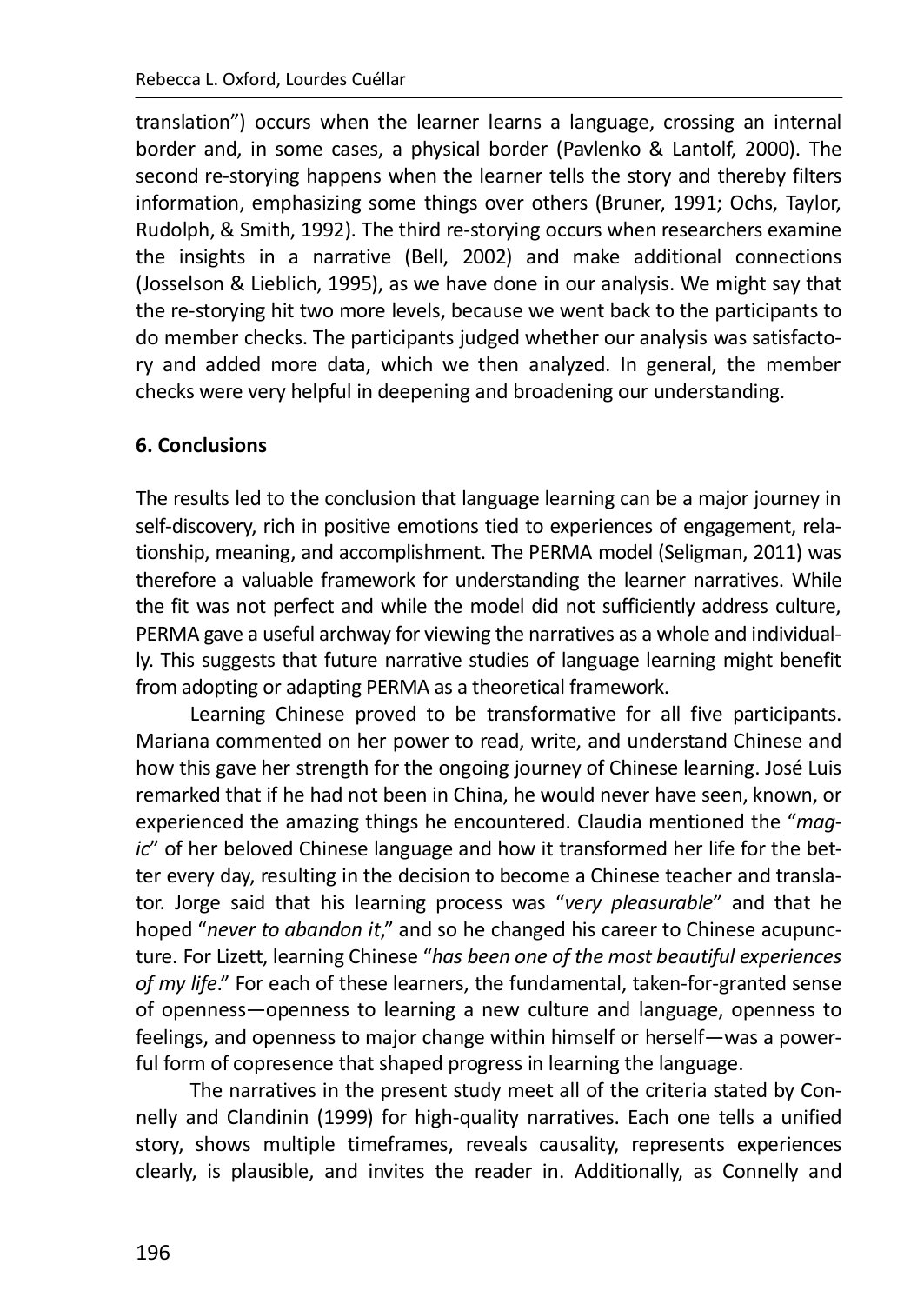Clandinin encourage, the five narratives are authentic in being emotionally honest (expressing confusion, ambivalence, uncertainty, and emotional epiphanies), giving insights about identity transformations, and reflecting complexity. Learner narratives chart the experiences of intrepid learners as they encounter difficulties, transcend barriers, experience the ecstasy of peak experiences and inspired consciousness, feel the positive undercurrent of flow, experience diverse emotions, generate hot cognition, develop strength and proficiency, and encounter their own shifting identities in different contexts. The insights provided by learner narratives help teachers and researchers understand the problems learners face and offer clues about how to best help learners to achieve their ultimate potential. Learner narratives have a potentially significant role to play in language learning research and educational research more broadly. If we want to understand what stirs learners' hearts and minds and what lights their inner fires, we need more studies involving learner narratives, which let learners speak in their own authentic voices and express their own concerns and selfunderstandings. These narratives not only reveal what animates learners but also disclose the reasons why learning becomes so engaging.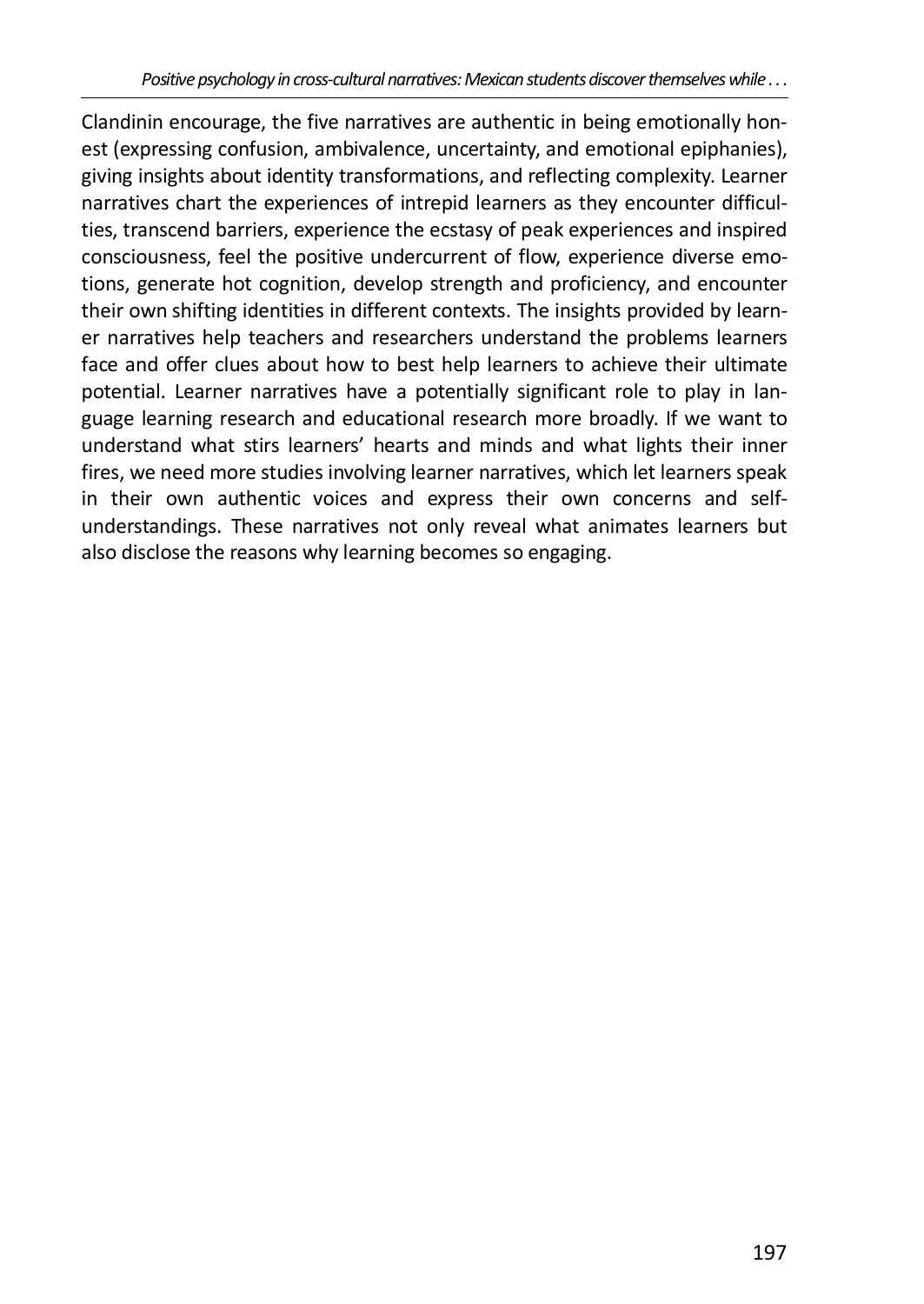#### **References**

Arnold, J. (1999). *Affect in language learning.* Cambridge: Cambridge University Press.

- Bailey, K. M., & Nunan, D. (1996) *Voices from the language classroom*. Cambridge: Cambridge University Press.
- Bakhtin, M. (1986). *Speech genres and other late essays.* In C. Emerson & M. Holquist (Eds.), *Speech genres and other late essays* (pp. 60-102). Austin: University of Texas Press.
- Barcelos, A. (2008). Learning English: Students' beliefs and experiences in Brazil. In P. Kalaja, V. Menezes, & A. Barcelos (Eds.), *Narratives of learning* and teaching EFL (pp. 35-48). Houndmills, UK: Palgrave Macmillan.
- Barkhuizen, G. (2011). Narrative knowledging in TESOL. *TESOL Quarterly, 45*(3), 391-444.
- Bell, J. S. (2002). Narrative inquiry: More than just telling stories. TESOL Quar*terly, 36*(2), 207-213.
- Benson, P., & Nunan, D. (Eds.). (2004). *Learner stories: Difference and diversity in language learning.* Cambridge: Cambridge University Press.
- Berry, J. W., Poortinga, Y. H., Segall, M. H., & Dasen, P. R. (2002). *Cross-cultural psychology: Research and applications* (2nd ed.). Cambridge: Cambridge University Press.
- Bruner, J. (1991). *Acts of meaning.* Cambridge, MA: Harvard University Press.
- Chamot, A. U. (2007). Accelerating academic achievement of English language learners: A synthesis of five evaluations of the CALLA Model. In J. Cummins & C. Davidson (Eds.), The international handbook of English lan*guage learning, Part 1 (pp. 317-331). Norwell, MA: Springer.*
- Cohen, A. D. (2011). *Strategies in learning and using a second language* (2nd ed.) London: Longman.
- Connelly, F. M., & Clandinin, D. J. (1999). Narrative inquiry. In J. P. Keeves & G. Lakomski (Eds.), *Issues in educational research* (pp. 132-140). New York: Pergamon Press.
- Corbin, J., & Strauss, A. (2007). *Basics of qualitative research* (3rd ed.). Thousand Oaks, CA: Sage.
- Creswell, J. (2007). *Qualitative inquiry and research design* (2nd ed.). Thousand Oaks, CA: Sage.
- Csíkszentmihály, M. (1990). *Flow: The psychology of optimal experience*. New York: Plenum.
- Csíkszentmihályi, M. (1996/2013). *Creativity: Flow and the psychology of discovery and invention.* New York: Harper Collins.
- Csíkszentmihályi, M. (1998). *Finding flow: The psychology of engagement with everyday life.* New York: Basic Books.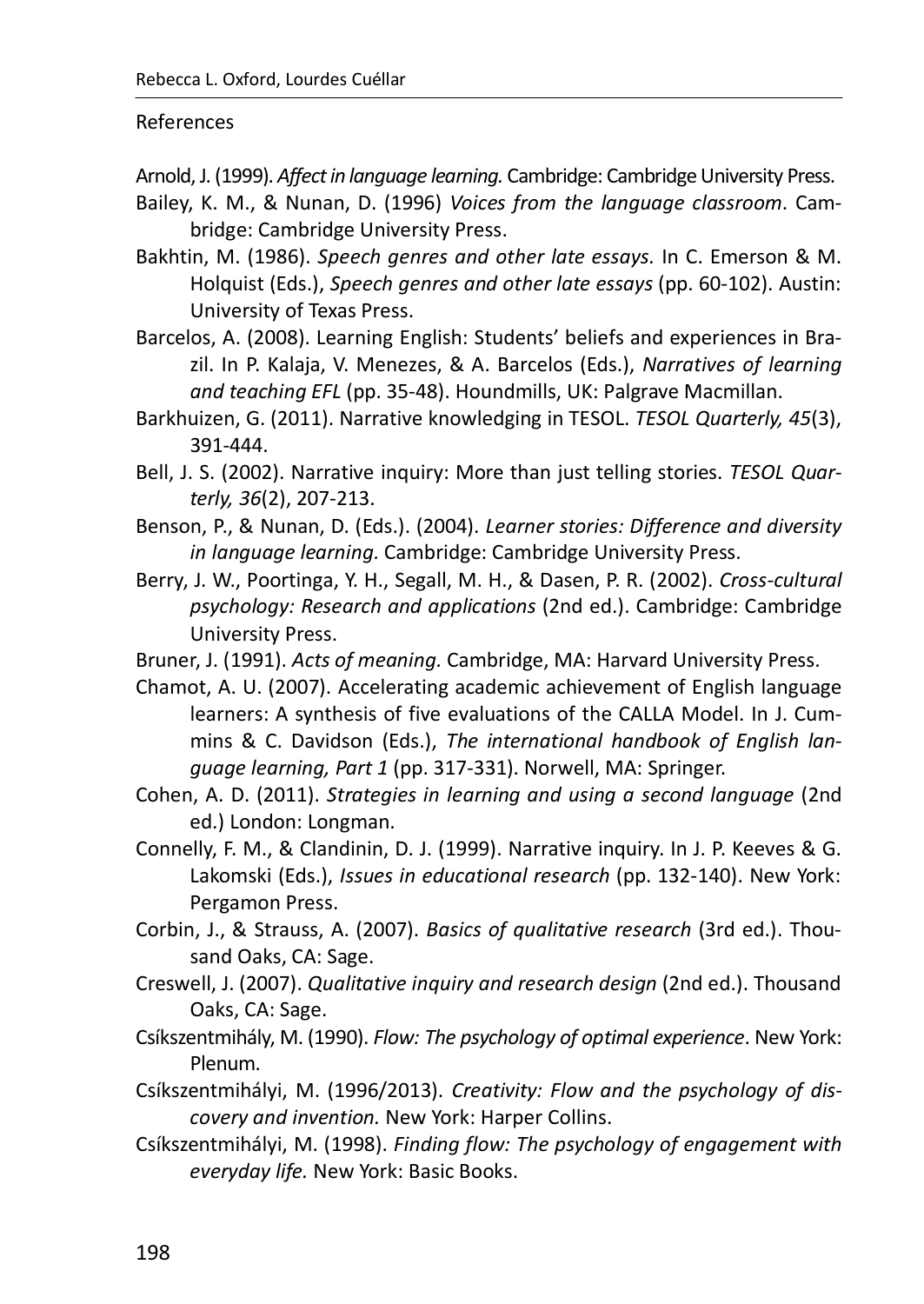- Csíkszentmihályi, M. (2008). Flow: The psychology of optimal experience (2nd ed.). New York: Harper.
- Csíkszentmihályi, I. S., & Csíkszentmihályi, M. (Eds.), (2006). A life worth living: Contributions to positive psychology. New York: Oxford University Press.
- Cuéllar, L. (2012, November). Learning Chinese in an inspired mode. Paper presented at the annual Chinese Language Education Forum, San Francisco, CA, USA.
- Damasio, A. (1994). Descartes' error: Emotion, reason, and the human brain. New York: Penguin Putnam.
- Deci, E. L., & Ryan, R. M. (1985). Intrinsic motivation and self-determination in human behavior. New York: Plenum.
- Deci, E. L., & Ryan, R. M. (1991). A motivational approach to self: Integration in personality. In R. Dienstbier (Ed.), Nebraska symposium on motivation. Vol. 38 (pp. 237-288). Lincoln, NE: University of Nebraska Press.
- Deci, E. L., & Ryan, R. M. (2000). The "what" and "why" of goal pursuits: Human needs and the self-determination of behavior. Psychological Inquiry, 11, 227-268.
- Dörnyei, Z. (2009). The psychology of second language acquisition. Oxford: **Oxford University Press.**
- Dörnyei, Z., & Ushioda, E. (2011). Teaching and researching motivation (2nd ed.). Harlow: Pearson Longman.
- Frederickson, B. L. (2001). The role of positive emotions in positive psychology: The broaden-and-build theory of positive emotions. American Psycholoaist, 56, 218-226.
- Frederickson, B. L. (2003). The value of positive emotions: The emerging science of positive psychology looks into why it's good to feel good. American Scientist, 91, 330-335.
- Glaser, B., & Strauss, A. (1967). The discovery of grounded theory. New York: Aldine.
- Griffiths, C. (2013). The strategy factor in successful language learning. Bristol: **Multilingual Matters.**
- Gunning, P., & Oxford, R. L. (2014). Children's learning strategy use and the effects of strategy instruction on success in learning ESL in Canada. System, 43(2), 82-100.
- Guiora, A. Z. (1983). Introduction: An epistemology for the language sciences. Language Learning, 33(1), 6-11.
- Hardy, B. (1968). Toward a poetics of fiction. Novel, 2, 5-14.
- Hofstede, G. (2014a). What about China? Retrieved from the Hofstede Centre website: http://geert-hofstede.com/china.html
- Hofstede, G. (2014b). What about Mexico? Retrieved from the Hofstede Centre website: http://geert-hofstede.com/mexico.html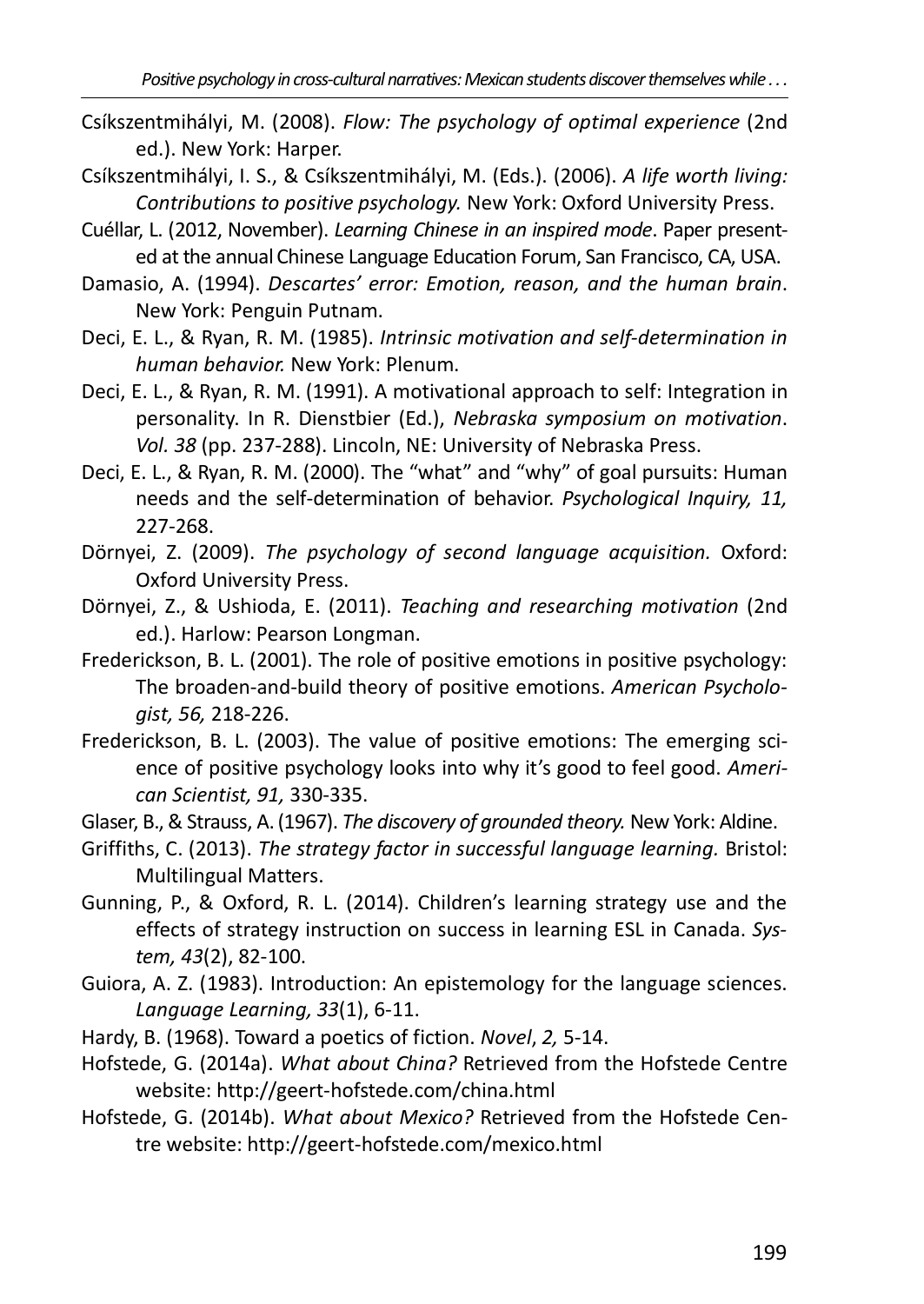Horwitz, E. (2007). Words fail me: Foreign language anxiety crippling for some students. E. Horwitz interviewed by K. Randall. University of Texas at Austin feature story. Retrieved from the University of Texas at Austin website: http://www.utexas.edu/features/2007/language

Horwitz, E., & Young, D. J. (Eds.). (1991). Language anxiety: From theory and research to classroom implications. Englewood Cliffs, NJ: Prentice Hall.

James, W. (1910/1987). Writings 1902-1910 (2nd ed.). New York: Library of America.

- Josselson, R., & Lieblich, A. (Eds.) (1995). Interpreting experience. Thousand Oaks, CA: Sage.
- Kao, T-A., & Oxford, R. L. (2014). Learning language through music: A strategy for building inspiration and motivation. System, 43(2), 114-120.
- Lazarus, R. S. (2003). Does the positive psychology movement have legs? Psychological Inquiry, 14(2), 93-109.

Lederach, J. P. (1995). Preparing for peace: Conflict transformation across cultures. Syracuse, NY: Syracuse University Press.

- Le Doux, J. (1998). The emotional brain: The mysterious underpinnings of emotional life. New York: Simon & Schuster.
- MacIntyre, P. D. (2002). Motivation, anxiety, and emotion in second language acquisition. In P. Robinson (Ed.), Individual differences and instructed language learning (pp. 45-68). Amsterdam: John Benjamins.
- Martel, Y. (2011). Beatrice and Virgil: A novel. New York: Spiegel & Grau.
- Maslow, A. H. (1970). Motivation and personality (Rev. ed.). New York: Harper & Row.
- Maslow, A. H. (1971). The farther reaches of human nature. New York: Penguin Compass.

McAdams, D. P., Josselson, R., & Lieblich, A. (2006). Identity and story: Creating self in narrative. Washington, DC: American Psychological Association.

- McIntosh, C. N., & Noels, K. A. (2004). Self-determined motivation for language learning: The role of need for cognition and language learning strategies. Zeitschrift für Interkulturellen Fremdsprachenunterricht, 9(2). Retreived from http://www.ualberta.ca /~german/ ejournal /Mcintosh2.htm
- Mercer, S. (2011). The self as a complex dynamic system. Studies in Second Language Learning and Teaching, 1(1), 57-82.
- Ochs, E., Taylor, C, Rudolph, D., & Smith, R. (1992). Storytelling as a theorybuilding activity. Discourse Processes, 15(1), 37-72.
- Oxford, R. L. (1990). Language learning strategies: What every teacher should know. Boston: Heinle & Heinle.
- Oxford, R. L. (1996). When emotion meets (meta)cognition in language learning histories. In A. Moeller, A. (Ed.), The teaching of culture and language in the second language classroom: Focus on the learner (Special issue of International Journal of Educational Research, 23(7), pp. 581-594).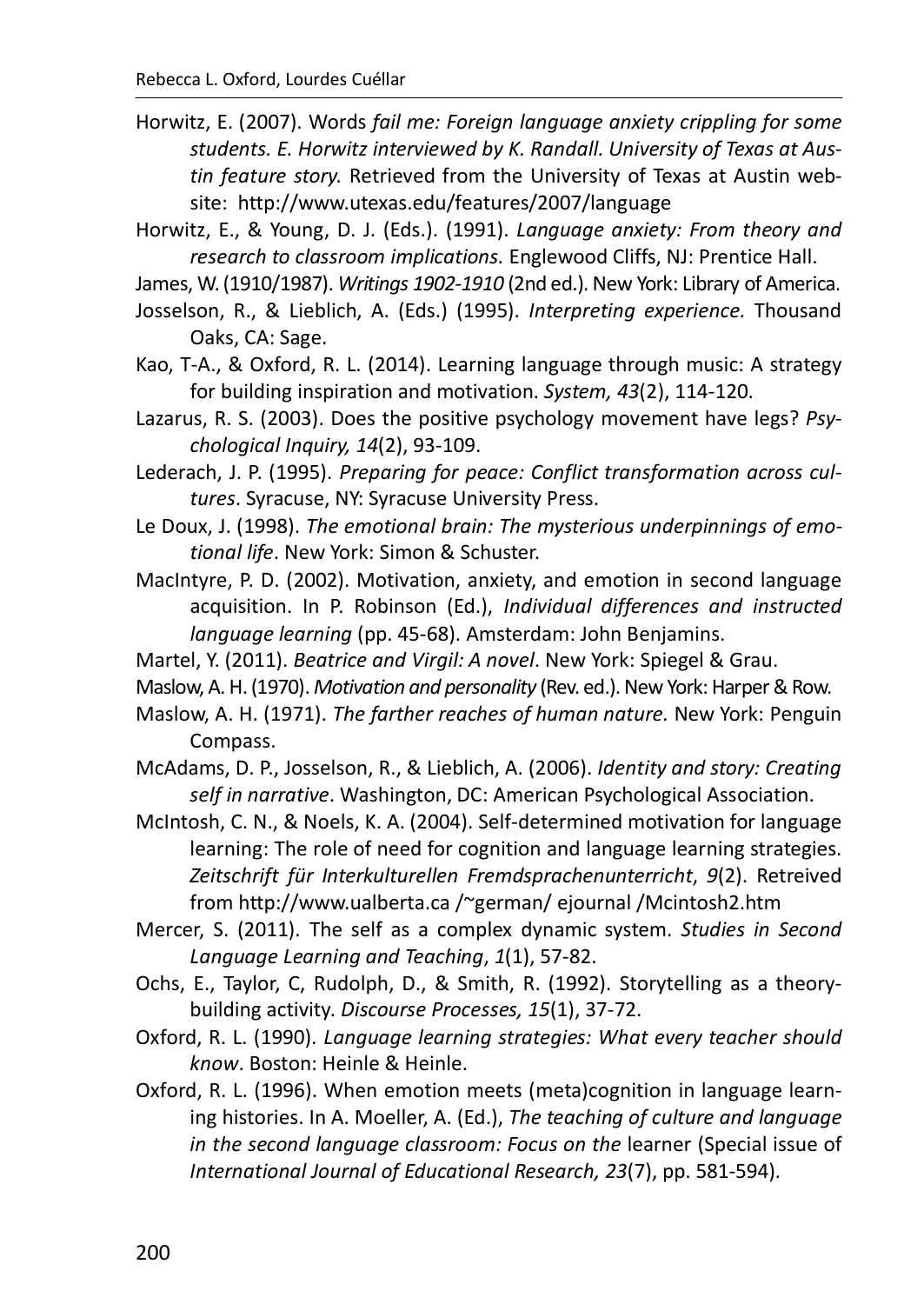- Oxford, R. L. (2011a). Meaning-making, border crossings, complexity, and new interpretive techniques: Expanding our understanding of learner narratives. Zeitschrift für Fremdsprachenforschung (Journal of Foreign Lanquage Research), 22(2), 221-241.
- Oxford, R. L. (2011b). Teaching and researching language learning strategies. Harlow: Pearson Longman.
- Oxford, R. L. (2013). Understanding language learner narratives. In J. Arnold & T. Murphey (Eds.), Meaningful action: Earl Stevick's influence on lanquage teaching (pp. 95-110). Cambridge: Cambridge University Press.
- Oxford, R. L., Daniel, S., Wei, M., & Richter, E. (2011, March). Emotions and "hot cognition" in second and foreign language (L2) learning. Presentation at the American Association for Applied Linguistics, Chicago, IL, USA.
- Oxford, R. L., Ehrman, M. E., & Lavine, R. Z. (1991). Style wars: Teacher-student style conflicts in the language classroom. In S. S. Magnan (Ed.), Challenges for the 1990s for college language programs (pp. 1-25). Boston: Heinle / Thomson Learning.
- Oxford, R. L., Lavine, R. Z., Felkins, G., Hollaway, M. E., & Saleh, A. (1996). Telling their stories: Language students use diaries and recollection. In R. L. Oxford (Ed.), Language learning strategies around the world: Crosscultural perspectives (pp. 19-34). Honolulu: University of Hawaii, Second Language Teaching and Curriculum Center.
- Oxford, R. L., Massey, K. R., & Anand, S. (2005). Transforming teacher-student style relationships: Toward a more welcoming and diverse classroom discourse. In C. Holten & J. Frodesen (Eds.), The power of discourse in lanquage learning and teaching (pp. 249-266). Boston: Heinle & Heinle.
- Oxford, R. L., Meng, Y., Zhou, Y., Sung, J. & Jain, R. (2007). Uses of adversity: Moving beyond L2 learning crises. In A. Barfield & S. Brown (Eds.), Reconstructing autonomy in language education: Inquiry and innovation (pp. 131-142). London: Palgrave Macmillan.
- Oxford, R. L., Tomlinson, S., Barcelos, A., Harrington, C., Lavine, R., Saleh, A., & Longhini, A. (1998). Clashing metaphors about classroom teachers: Toward a systematic typology for the language teaching field. System: An International Journal of Educational Technology and Applied Linguistics, 26(1), 3-51.
- Pavlenko, A. (2006). Bilingual selves. In A. Pavlenko (Ed.), Bilingual minds: Emotional experience, expression and representation (pp. 1-33). Clevedon: **Multilingual Matters.**
- Pavlenko, A., & Blackledge, A. (2004) Negotiation of identities in multilingual contexts. Clevedon, UK: Multilingual Matters.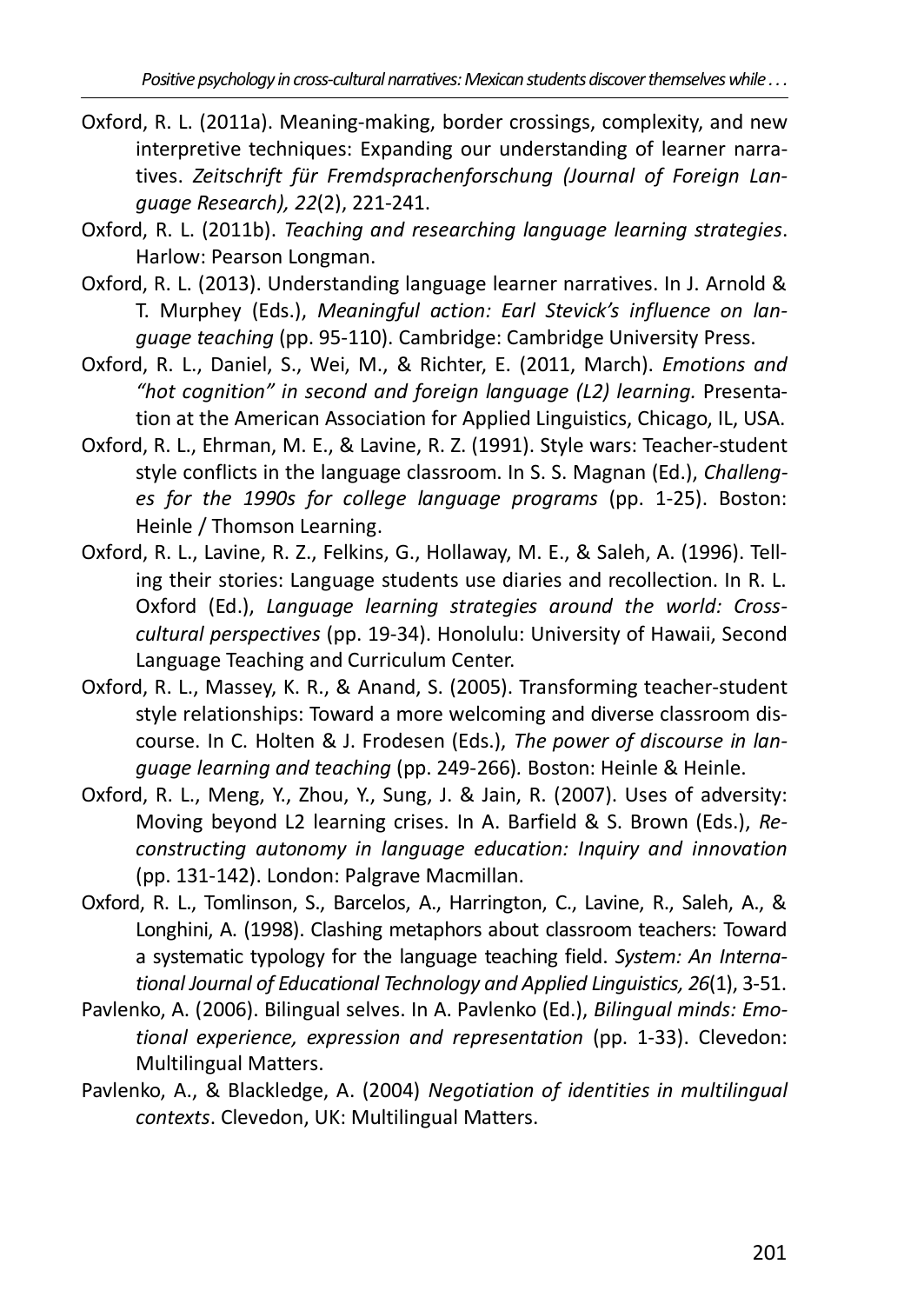- Pavlenko, A., & Lantolf, J. (2000). Second language learning as participation and the (re)construction of selves. In J. P. Lantolf (Ed.), Sociocultural theory and second language learning (pp. 155-177). New York: Oxford University Press.
- Piaget, J. (1981). Intelligence and affectivity: Their relationship during child development. Palo Alto: Annual Reviews.
- Pintrich, P. R., Marx, R. W., & Boyle, R. A. (1993). Beyond cold conceptual change: The role of motivational beliefs and contextual factors in the process of contextual change. Review of Educational Research, 63(2), 167-199.
- Ryan, R. M., & Deci, E. L. (2001). Self-determination theory and the facilitation of intrinsic motivation, social development, and well-being. American Psychologist, 55, 68-78.
- Seligman, M. (2006). Learned optimism: How to change your mind and your life. New York: Vintage.
- Seligman, M. (2011). Flourish: A visionary new understanding of happiness and well-being. New York: Simon & Schuster.
- Silo, aka M. L. Rodríguez Cobos. (2006a). Psychology I. In Silo (Ed.), Apuntes de psicología [Psychology Notes] (pp. 2-32). Mendoza, Argentina: Universal Humanism. Retrieved from http:// www. silo.net/collected works/psychology notes Also: http://www.silo.net/system/documents/89/original/Apuntes en.pdf
- Silo, aka M.L. Rodríguez Cobos. (2006b). Psychology II. In Silo (Ed.), Apuntes de psicología [Psychology Notes] (pp. 33-84). Mendoza, Argentina: Universal Humanism. Retrieved from http:// www.silo.net/collected works/psycholo gy notes Also: http://www.silo.net/system/documents/89/original/Apunt es en.pdf
- Silo, aka M.L. Rodríguez Cobos. (2006c). Psychology IV. In Silo (Ed.), Apuntes de psicología [Psychology Notes] (pp. 96-106). Mendoza, Argentina: Universal Humanism. Retrieved from http://www.silo.net/collected works/psycho logy notes Also: http://www.silo.net/system/documents/89/original/Apu ntes\_en.pdf
- Strauss, A., & Corbin, J. (1998). Basics of qualitative research: Techniques and procedures for developing grounded theory (2nd ed.). Thousand Oaks, CA: Sage.
- Thornbury, S. (2013). The learning body. In J. Arnold & T. Murphey (Eds.), Meaningful action: Earl Stevick's influence on language teaching (pp. 62-78). Cambridge: Cambridge University Press.
- Ushioda, E. (2009). A person-in-context relational view of emergent motivation and identity. In Z. Dörnyei & E. Ushioda (Eds.), Motivation, language identity, and the L2 self (pp. 215-228). Bristol: Multilingual Matters.